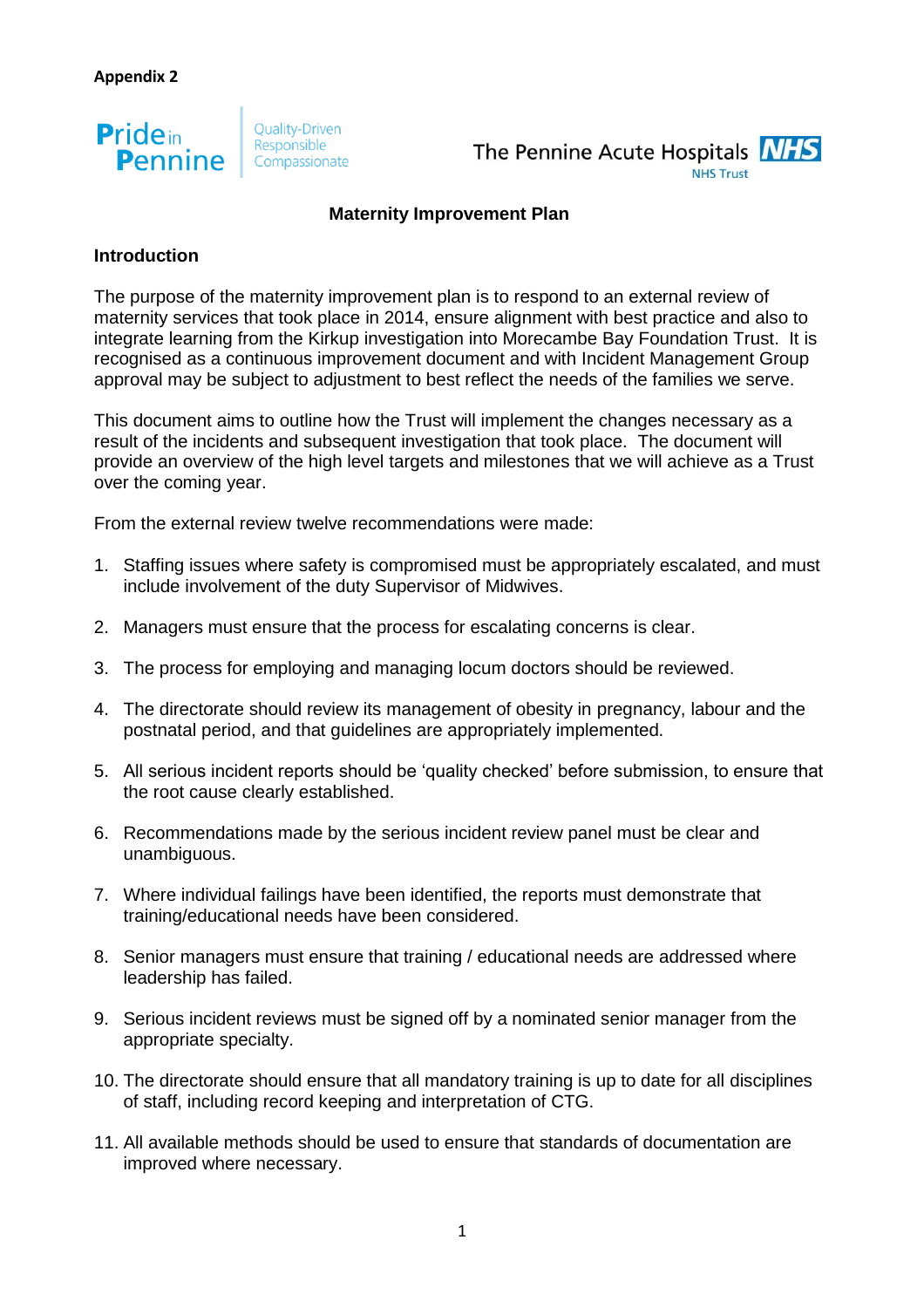12. The Trust must be assured that a robust system is in place to ensure the regular and timely review, implementation and audit of guidelines in accordance with Trust policy.

# **What have we done to ensure improvement?**

We have developed and commenced implementation of this specific and targeted service improvement plan to meet all of the recommendations put forward from the external review, and to deliver best practice.

The aim of the improvement plan is to increase the levels of care, safety and quality throughout the whole of Maternity services through:

- Ensuring all Staff, Obstetricians, Midwives and support staff are well trained.
- Ensuring clinical guidance is robust and followed providing a safe and sustainable maternity service.
- If incidents occur, we learn from them and are open and transparent with families, ensuring that we meet our Duty of Candour requirements.
- Ensuring that if a Serious Incident (SI) should occur, the process that follows is in line with the new national framework.

The Maternity Improvement Plan was developed based on these themes and linked to the Care Quality Commissioning (CQC) five key questions they ask to measure quality of services:

- **Are they safe?** (Are people are protected from abuse and avoidable harm?)
- **Are they effective?** (Does our care, treatment and support achieve good outcomes, promote quality of life, and are based on the best available evidence?)
- **Are they caring?** (Do staff involve and treat people with compassion, kindness, dignity and respect?).
- **Are they responsive to people's needs?** (Are services are organised so that they meet people's needs?)
- **Are they well-led?** (Leadership, management and governance of the organisation assures the delivery of high-quality person-centred care, supports learning and innovation, and promotes an open and fair culture).

# **How we are going to implement our improvement plan**

The plan will be delivered by:

- Increased patient safety through better quality care provision.
- Ensuring best practice is adhered to by robust auditing, evaluation and lessons learned.
- Benchmarking and setting standards of care levels in order to continually improve.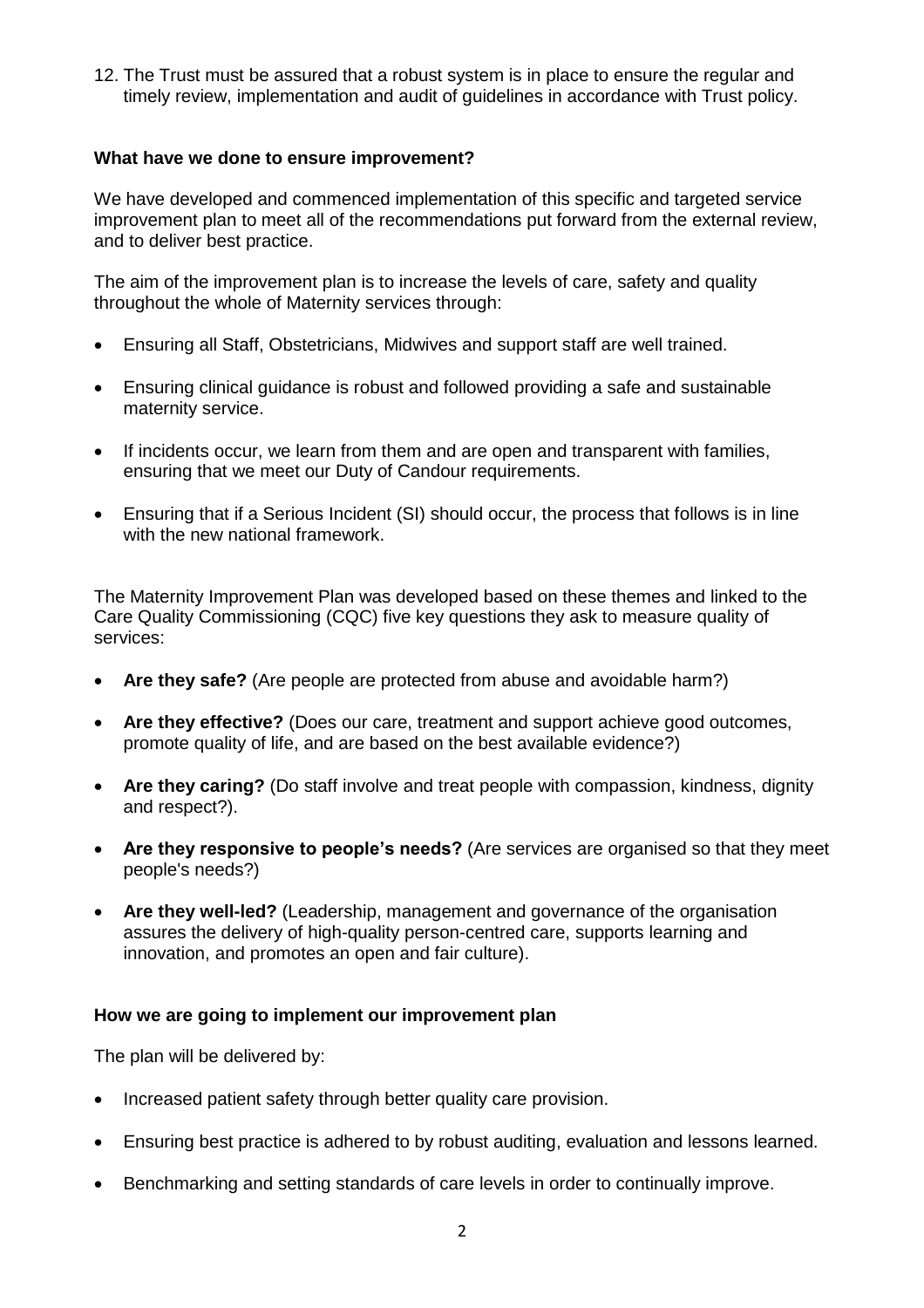- Developing robust training programmes to ensure all clinical staff have the skills and experience required to provide the highest level of care.
- Conducting continual patient feedback exercises to ensure the service provided meets the needs of patients and their families.
- Embedding service improvement methodology to facilitate continual update and improvement of services.
- Integrating services across the Trust to ensure a smooth patient pathway and flow through the NHS system of care.
- Incorporating project management tools and techniques so as to assure the changes are implemented successfully.
- Continuous and on-going implementation of the Service Improvement Plan.

The full and detailed improvement plan is attached.

### **Gill Harris Chief Nurse**

June 2015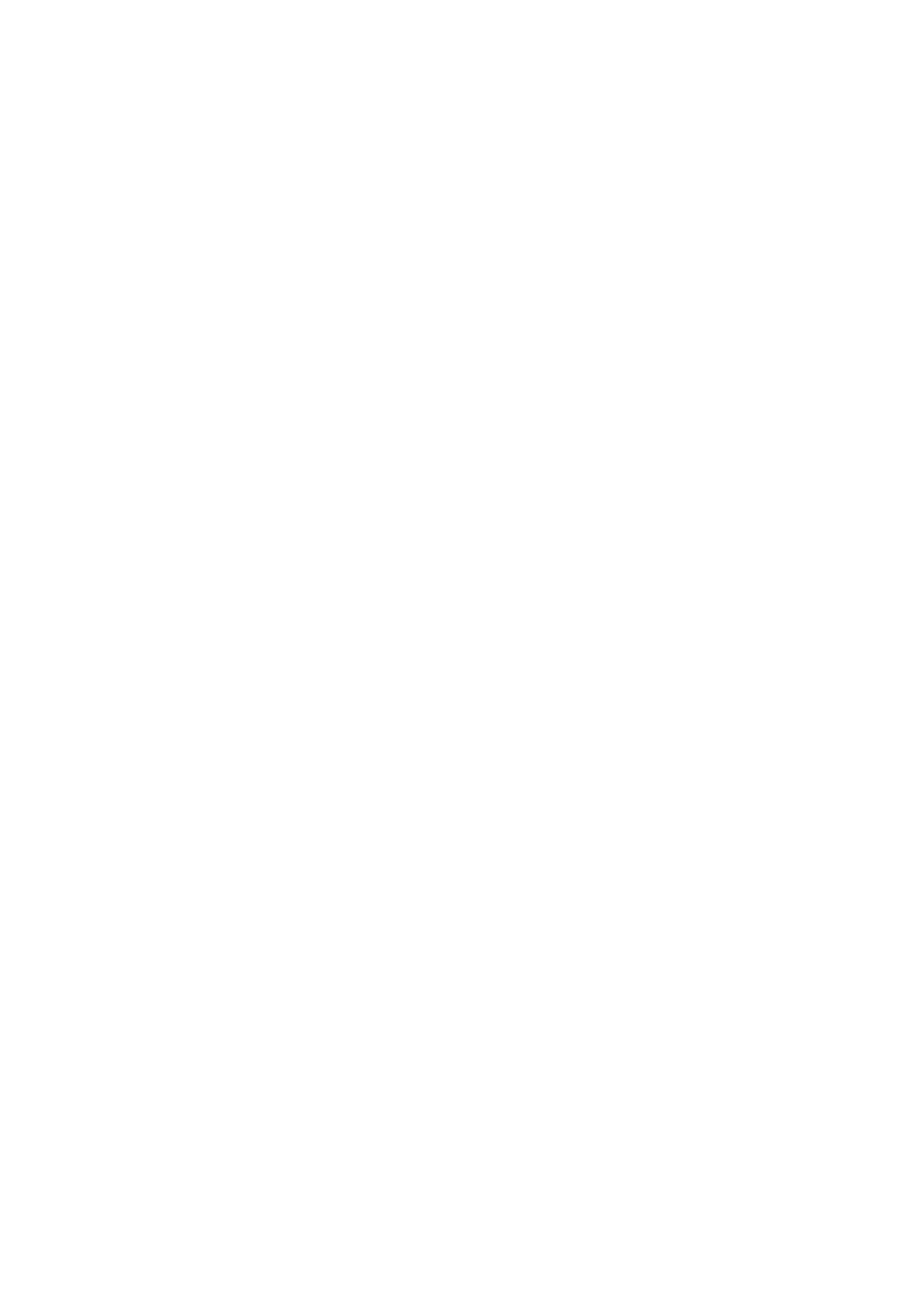# Pennine Acute Hospitals Trust - Maternity Improvement Plan **Pennine Acute Hospitals Trust - Maternity Improvement Plan**

Belinda Jackson (BJ), Harry Vallance (HV), Chitra Jain (CJ), Paul Thornburn (PT) **SOM Supervisor of Midwives** Kate McCartney (KMC), Eileen Stringer (ES), Caroline Rice (CR), **DT Directorate Triumvirate** Kimberley Salmon-Jamieson (KSJ) **Key EDS Educational Supervisor** tine O'Loughlin (COL), Helen Hindle (HH), Viv Twomey (VT), Gareth Edwards (GE) Christine O'Loughlin (COL), Helen Hindle (HH), Viv Twomey (VT), Gareth Edwards (GE) sillian Morton (GM), Sachin Maiti (SM), Denise Woods (DW), Christine Southall (CS), Gillian Morton (GM), Sachin Maiti (SM), Denise Woods (DW), Christine Southall (CS), 3elinda Jackson (BJ), Harry Vallance (HV), Chitra Jain (CJ), Paul Thornburn (PT) on Lenney (JL), Anton Sinniah (AS), Gill Harris (GH), Cath Nee (CN), Jon Lenney (JL), Anton Sinniah (AS), Gill Harris (GH), Cath Nee (CN), roject Team: Jo Keogh (JK), Gaity Ahmad (GA), Cathy Trinick (CT), **Project Team:** Jo Keogh (JK), Gaity Ahmad (GA), Cathy Trinick (CT), onathan Moise (JM), Morag Preston (MP), Chris Chapman (CC), Jonathan Moise (JM), Morag Preston (MP), Chris Chapman (CC), (ate McCartney (KMC), Eileen Stringer (ES), Caroline Rice (CR), BC Obstetric Leads (OL), Andrew Lynn (AL), Marcia Wild (MW) pnathan Kenworthy (JK(A)), Victoria Hall (VH), Jane Harper (JH) Jonathan Kenworthy (JK(A)), Victoria Hall (VH), Jane Harper (JH) TBC Obstetric Leads (OL), Andrew Lynn (AL), Marcia Wild (MW) Jrsula Martin (UM), Debbie Gould (DG), Kath Hingley (KH) Ursula Martin (UM), Debbie Gould (DG), Kath Hingley (KH) roject Owner: Jo Keogh (JK) / Gaity Ahmad (GA) **Project Owner:** Jo Keogh (JK) / Gaity Ahmad (GA) rofessional/Clinical Lead: Cathy Trinick (CT) **Professional/Clinical Lead:** Cathy Trinick (CT) Ocument Owner: Chris Chapman (CC) **Document Owner:** Chris Chapman (CC) **Medical Lead: Jonathan Moise (JM) Medical Lead:** Jonathan Moise (JM) imberley Salmon-Jamieson (KSJ) **Executive Lead:** Gill Harris (GH) ecutive Lead: Gill Harris

| Extension Agreed (GOLD/IMG)<br>Complete<br>Overdue<br><b>On Track</b><br><b>Status</b> | Directorate Triumvirate<br>Supervisor of Midwives<br>Educational Supervisor |
|----------------------------------------------------------------------------------------|-----------------------------------------------------------------------------|
|----------------------------------------------------------------------------------------|-----------------------------------------------------------------------------|

Key

Level 1 - document/policy generation Level 2 - implementation/communication/roll-out Level 3 - evaluation audit and testing

Level 1 - document/policy generation Level 3 - evaluation audit and testing

Level 2 - implementation/communication/roll-out **Evidence Levels**

Evidence Levels

# Updated: 15th June 2015 **Updated: 15th June 2015**

**Jpdate:**<br>Seneral - Need to align this plan, the exception reports and the Risk log (DG) General - Need to align this plan, the exception reports and the Risk log (DG)

Safe<br>1.1 - RCA Training workshop title updated

1.1 - RCA Training workshop title updated

1.1c - 11 places to allocate; Cath Nee to work with Matrons to draw up list of names for next course 1.1c - 11 places to allocate; Cath Nee to work with Matrons to draw up list of names for next course

1.2 - To go to Trust Board for final ratification 1.2 - To go to Trust Board for final ratification

1.3 - Cathy Trinick to discuss with Jon Lenney regarding timescales 1.3 - Cathy Trinick to discuss with Jon Lenney regarding timescales

1.3c - Pulse check to be re-opened. 1.3c - Pulse check to be re-opened.

1.4c - Collating feedack until the end of June. Sign insheets / minutes to CO'L. 1.4c - Collating feedack until the end of June. Sign insheets / minutes to CO'L.

. 5c - Midwifery complete. Paediatric and Neonatal medical not yet complete. O&G Trust doctors complete. O&G locum doctors ongoing. Working to timescales described. 1.5c - Midwifery complete. Paediatric and Neonatal medical not yet complete. O&G Trust doctors complete. O&G locum doctors ongoing. Working to timescales described.

L5d - Weekly monitoring meeting to be set up; DG to send the TOR to CN 1.5d - Weekly monitoring meeting to be set up; DG to send the TOR to CN

1.6c - Process reviewed. Draft feedback letters ready. Evidence to be logged (letters, proforma). Discussion that potentially not sufficiently reviewed. ?T&F group. .6c-Process reviewed. Draft feedback letters ready. Evidence to be logged (letters, proforma). Discussion that potentially not sufficiently reviewed. ?T&F group.

3etter use of the Feedback function on Safeguard. Better use of the Feedback function on Safeguard.

2.1b/c - Still being tested. 2.1b/c - Still being tested.

2.1d - To review in light of live operational testing 12/06/2015; potential lessons to learn from this event 2.1d - To review in light of live operational testing 12/06/2015; potential lessons to learn from this event

2.1f - Set up after action review of major escalations (e.g. diverts) 2.1f - Set up after action review of major escalations (e.g. diverts) 3.1a/b - Check with CO'L JK

3.1a/b - Check with CO'L JK

3.1c - Closed<br>4.2a - Completed, however, queries raised at IMG which cannot be answered completely from the Audit data set collected. To be highlighted as risk. 4.2a - Completed, however, queries raised at IMG which cannot be answered completely from the Audit data set collected. To be highlighted as risk.

5.11 - CTG Training to be included on the TOR for this group 5.1l - CTG Training to be included on the TOR for this group

5.1n - Update on training position given.

5.1n - Update on training position given.<br>7.1c - Evidence required changed from '1' to '3'. To map appraisal / TNA / rotational patterns together. Exception report and extension to be requested. 7.1c - Evidence required changed from '1' to '3'. To map appraisal / TNA / rotational patterns together. Exception report and extension to be requested.

7.1d - Closed. Evidence to be logged 7.1d - Closed. Evidence to be logged

**Caring**<br>5.1b - Audit of specific cases where transfer has occurred to see if communication is working well. 5.1b - Audit of specific cases where transfer has occurred to see if communication is working well.

1.1e - Agreed to remain annually. Log TNA into evidence. Issue to be resolved around training capacity.

**Effective**<br>1.1e - Agreed to remain annually. Log TNA into evidence. Issue to be resolved around training capacity.<br>1.4d - DG to check with GH regarding any feedback from the initial feedback sessions to be added to the pl 1.4d - DG to check with GH regarding any feedback from the initial feedback sessions to be added to the plan. Analysis of the submissions from the online submission.

**Responsive**<br>L.1a - DG to pick up with MM. 1.1a - DG to pick up with MM.

**Well Led** 1.1b - To discuss at GOLD.

L.10 - Extension agreed. National paper just been published. 1.1o - Extension agreed. National paper just been published.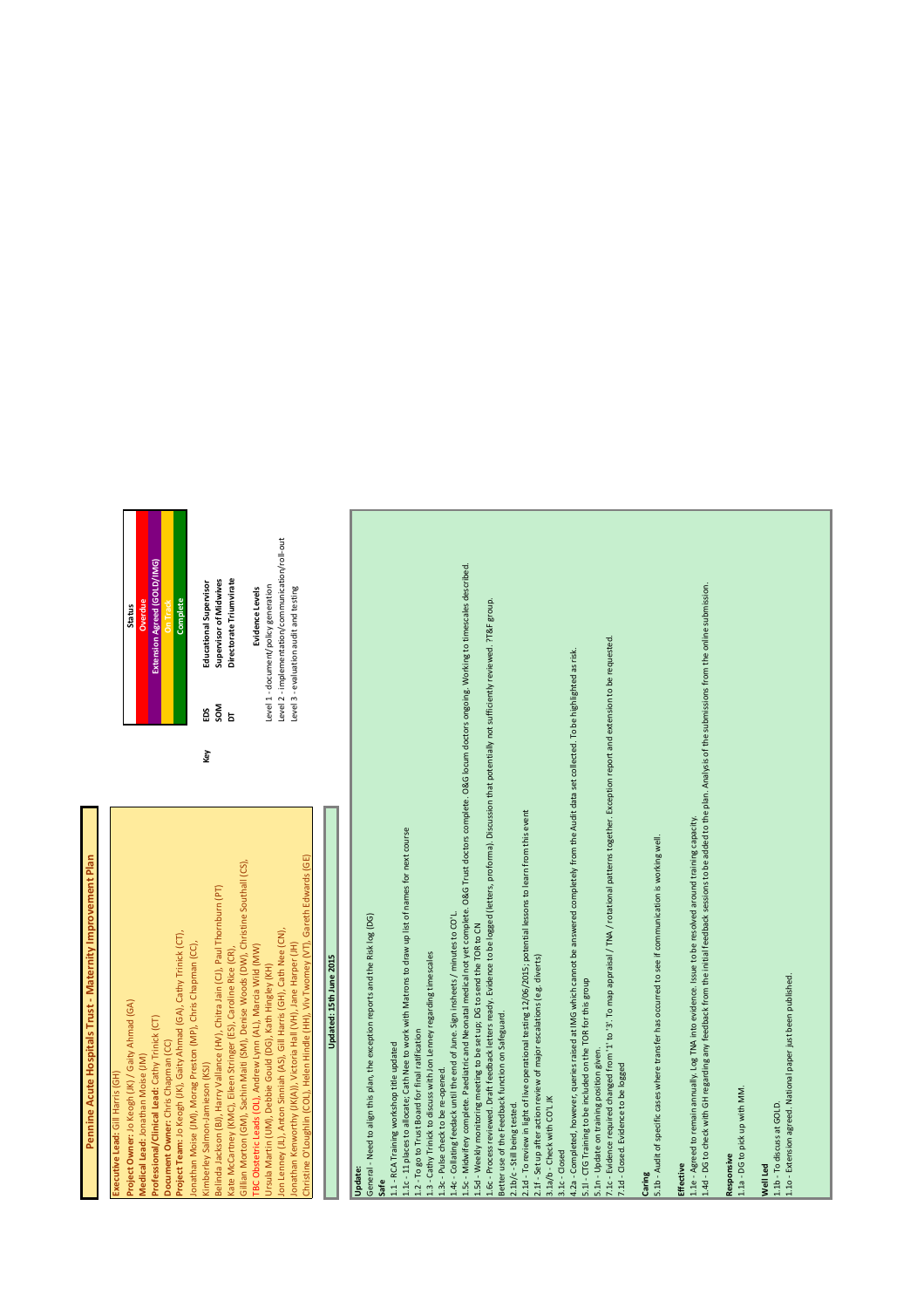|                  |                                                                                                                                                                                                            |                                       | IMPROVEMENT            |                                   | PLAN                    | ٠<br>↤                                 | SAFE              |                                 |            |                                        |            |                                 |            |                                           |                            |                                     |            |                                   |            |                   |                                        |                   |            |                                 |            |                   |
|------------------|------------------------------------------------------------------------------------------------------------------------------------------------------------------------------------------------------------|---------------------------------------|------------------------|-----------------------------------|-------------------------|----------------------------------------|-------------------|---------------------------------|------------|----------------------------------------|------------|---------------------------------|------------|-------------------------------------------|----------------------------|-------------------------------------|------------|-----------------------------------|------------|-------------------|----------------------------------------|-------------------|------------|---------------------------------|------------|-------------------|
|                  |                                                                                                                                                                                                            |                                       |                        |                                   |                         |                                        |                   |                                 |            |                                        |            |                                 |            | <b>Week</b>                               |                            | mā                                  | eginning   |                                   |            |                   |                                        |                   |            |                                 |            |                   |
| å                | ACTION                                                                                                                                                                                                     | <b>I OMNER</b><br>Executive/Divisiona | Operational Lead       | Evidence Level<br>Evidence Logged | <b>2UTAT2</b>           | <b>SIOZ/70/0Z</b><br><b>SIOZ/70/ET</b> | <b>SIOZ/tO/LZ</b> | STOZ/SO/TT<br><b>STOZ/SO/t0</b> | ST07/S0/8T | <b>STOZ/90/TO</b><br><b>STOZ/SO/S7</b> | ST07/90/80 | <b>STOZ/90/ZZ</b><br>ST07/90/ST | ST07/90/67 | <b>STOZ/</b> LO/ET<br>ST07/ <i>L</i> 0/90 | <b>STOZ/</b> <i>L</i> O/07 | <b>STOZ/</b> <i>L</i> O/ <i>L</i> Z | SI0Z/80/E0 | ST07/80/ <i>L</i> T<br>ST07/80/0T | ST07/80/t7 | <b>ST0Z/80/TE</b> | $$T0Z/60/\nu T$<br>ST07/60/ <i>L</i> O | <b>SIOZ/60/IZ</b> | ST07/60/87 | <b>SIOZ/OI/ZI</b><br>ST07/0T/S0 | ST07/0T/6T | <b>STOZ/OT/9Z</b> |
| $\mathbf{r}$     | Serious Incident Investigations                                                                                                                                                                            |                                       |                        |                                   |                         |                                        |                   |                                 |            |                                        |            |                                 |            |                                           |                            |                                     |            |                                   |            |                   |                                        |                   |            |                                 |            |                   |
| 1.1a<br>1.1      | Commission training and identify key individuals for training places (Effective Investigations Workshop)<br>Root Cause Analysis Training (Effective Investigations Workshop)                               | <b>NU</b>                             | 3                      |                                   |                         |                                        |                   |                                 |            |                                        |            |                                 |            |                                           |                            |                                     |            |                                   |            |                   |                                        |                   |            |                                 |            |                   |
| 1.1 <sub>b</sub> | Initial training sessions for 8 individuals within W&C                                                                                                                                                     | $\mathsf{\underline{s}}$              | 3                      |                                   | $\sim$                  |                                        |                   |                                 |            |                                        |            |                                 |            |                                           |                            |                                     |            |                                   |            |                   |                                        |                   |            |                                 |            |                   |
| 1.1c             | Evaluate training and identify future training needs                                                                                                                                                       | $\leq$                                | 玉                      |                                   |                         |                                        |                   |                                 |            |                                        |            |                                 |            |                                           |                            |                                     |            |                                   |            |                   |                                        |                   |            |                                 |            |                   |
| 1.2              | Review of serious untoward Incident policy                                                                                                                                                                 | $\leq$                                | E                      |                                   | g                       |                                        |                   |                                 |            |                                        |            |                                 |            |                                           |                            |                                     |            |                                   |            |                   |                                        |                   |            |                                 |            |                   |
| 1.3              | Staff Survey and other Feedback Mechanisms                                                                                                                                                                 | 치회                                    |                        |                                   |                         |                                        |                   |                                 |            |                                        |            |                                 |            |                                           |                            |                                     |            |                                   |            |                   |                                        |                   |            |                                 |            |                   |
| 1.3a             | Review staff survey results regarding perception of providing care in safe environment                                                                                                                     |                                       |                        |                                   |                         |                                        |                   |                                 |            |                                        |            |                                 |            |                                           |                            |                                     |            |                                   |            |                   |                                        |                   |            |                                 |            |                   |
| 1.3 <sub>b</sub> | Revised staff engagement strategy, launch and future actions                                                                                                                                               | 눈                                     |                        | 123                               |                         |                                        |                   |                                 |            |                                        |            |                                 |            |                                           |                            |                                     |            |                                   |            |                   |                                        |                   |            |                                 |            |                   |
| 1.4              | Review Pride in Pennine feedback from staff and incorporate relevant feedback<br>3 year retrospective review                                                                                               | $\leq$                                | COL/HH                 |                                   |                         |                                        |                   |                                 |            |                                        |            |                                 |            |                                           |                            |                                     |            |                                   |            |                   |                                        |                   |            |                                 |            |                   |
| 1.4a             | Undertake 3 year retrospective review of all incidents in maternity (inc STEIS status)                                                                                                                     | $\leq$                                |                        |                                   |                         |                                        |                   |                                 |            |                                        |            |                                 |            |                                           |                            |                                     |            |                                   |            |                   |                                        |                   |            |                                 |            |                   |
| 1.4 <sub>b</sub> | Discuss review findings at Maternity Improvement Management Group                                                                                                                                          | $\mathbb{S}^4$                        | COL/HH                 |                                   |                         |                                        |                   |                                 |            |                                        |            |                                 |            |                                           |                            |                                     |            |                                   |            |                   |                                        |                   |            |                                 |            |                   |
| 1.4c             | Share themes found to the wider clinical teams for the purposes of feedback, learning and awareness                                                                                                        | GA                                    | g                      | $\sim$                            | 8                       |                                        |                   |                                 |            |                                        |            |                                 |            |                                           |                            |                                     |            |                                   |            |                   |                                        |                   |            |                                 |            |                   |
| 1.4d             | identify any themes or areas of concern not addressed in current action plan and add as required                                                                                                           | GA                                    | g                      |                                   |                         |                                        |                   |                                 |            |                                        |            |                                 |            |                                           |                            |                                     |            |                                   |            |                   |                                        |                   |            |                                 |            |                   |
| 1.5              | Any concerns regarding individuals from the external review are actioned through appropriate channels                                                                                                      | AS/GH                                 | JM/CT                  |                                   |                         |                                        |                   |                                 |            |                                        |            |                                 |            |                                           |                            |                                     |            |                                   |            |                   |                                        |                   |            |                                 |            |                   |
| 1.5a             | Review external review document and SUI RCAs                                                                                                                                                               | AS/GH                                 | 5<br>ξ                 |                                   |                         |                                        |                   |                                 |            |                                        |            |                                 |            |                                           |                            |                                     |            |                                   |            |                   |                                        |                   |            |                                 |            |                   |
| 1.5 <sub>b</sub> | Identify any individuals concerned and raise with registered bodies / training needs as required                                                                                                           | AS/GH                                 | IM/CT                  |                                   | $\sim$                  |                                        |                   |                                 |            |                                        |            |                                 |            |                                           |                            |                                     |            |                                   |            |                   |                                        |                   |            |                                 |            |                   |
| <b>1.5c</b>      | Individual meetings and plans agreed and monitored accordingly                                                                                                                                             | AS/GH                                 | IN/CT                  |                                   |                         |                                        |                   |                                 |            |                                        |            |                                 |            |                                           |                            |                                     |            |                                   |            |                   |                                        |                   |            |                                 |            |                   |
| 1.5d             | On going monitoring as required                                                                                                                                                                            | AS/GH                                 | IN/CT                  |                                   |                         |                                        |                   |                                 |            |                                        |            |                                 |            |                                           |                            |                                     |            |                                   |            |                   |                                        |                   |            |                                 |            |                   |
| 1.6              | <b>SUI Processes</b>                                                                                                                                                                                       | Š                                     | IK/GA                  |                                   |                         |                                        |                   |                                 |            |                                        |            |                                 |            |                                           |                            |                                     |            |                                   |            |                   |                                        |                   |            |                                 |            |                   |
| Ga               | Agree revised SUI initial escalation, allocation, and sign off processes                                                                                                                                   | ⊠<br>S                                | CO'L/DO                |                                   |                         |                                        |                   |                                 |            |                                        |            |                                 |            |                                           |                            |                                     |            |                                   |            |                   |                                        |                   |            |                                 |            |                   |
| 1.6c<br>1.6b     | Review process for feedback to staff and sharing of lessons learned<br>Circulate standard to all undertaking reviews                                                                                       | $\mathsf{M}$                          | IK/GA<br>IK/GA         |                                   |                         |                                        |                   |                                 |            |                                        |            |                                 |            |                                           |                            |                                     |            |                                   |            |                   |                                        |                   |            |                                 |            |                   |
| 1.6d             | Ongoing monitoring that SUI recommendations are appropriately incorporated and executed in action plans                                                                                                    |                                       | K/GA                   | 123                               |                         |                                        |                   |                                 |            |                                        |            |                                 |            |                                           |                            |                                     |            |                                   |            |                   |                                        |                   |            |                                 |            |                   |
| $\frac{7}{11}$   | Ensure improvements in Divisional SUI processes are embedded and sustained                                                                                                                                 | έ                                     | 3                      |                                   |                         |                                        |                   |                                 |            |                                        |            |                                 |            |                                           |                            |                                     |            |                                   |            |                   |                                        |                   |            |                                 |            |                   |
| 1.7a             | Undertake audit (and peer review with other divisions)                                                                                                                                                     | <b>JM/CT</b>                          | ŠΜ                     |                                   |                         |                                        |                   |                                 |            |                                        |            |                                 |            |                                           |                            |                                     |            |                                   |            |                   |                                        |                   |            |                                 |            |                   |
| $\overline{a}$   | Set up ongoing monitoring and audit programme                                                                                                                                                              | Σ                                     | Š                      |                                   |                         |                                        |                   |                                 |            |                                        |            |                                 |            |                                           |                            |                                     |            |                                   |            |                   |                                        |                   |            |                                 |            |                   |
|                  |                                                                                                                                                                                                            |                                       |                        |                                   |                         |                                        |                   |                                 |            |                                        |            |                                 |            |                                           |                            |                                     |            |                                   |            |                   |                                        |                   |            |                                 |            |                   |
| $\mathbf{r}$     | Escalation (staff/resource issues)                                                                                                                                                                         |                                       |                        |                                   |                         |                                        |                   |                                 |            |                                        |            |                                 |            |                                           |                            |                                     |            |                                   |            |                   |                                        |                   |            |                                 |            |                   |
| 2.1              | <b>Staffing Escalation Tool</b>                                                                                                                                                                            | 55                                    | š<br>ES/BJ/            |                                   |                         |                                        |                   |                                 |            |                                        |            |                                 |            |                                           |                            |                                     |            |                                   |            |                   |                                        |                   |            |                                 |            |                   |
| 2.1a             | Escalation tool (midwifery staffing) reviewed and revised                                                                                                                                                  |                                       | ES/BJ                  |                                   |                         |                                        |                   |                                 |            |                                        |            |                                 |            |                                           |                            |                                     |            |                                   |            |                   |                                        |                   |            |                                 |            |                   |
| 2.1 <sub>b</sub> | g tool<br>Revised midwifery staffing escalation tool launched (rounding tool) and circulated (An electronic version of the roundin<br>to be developed, tested, and implemented electronic version awaited) | Ⴆ                                     | ES/BJ                  |                                   | 8<br>$\sim$             |                                        |                   |                                 |            |                                        |            |                                 |            |                                           |                            |                                     |            |                                   |            |                   |                                        |                   |            |                                 |            |                   |
| 2.1c             | ō<br>Revised medical staffing escalation tool developed (in rounding tool 2.1b) An electronic version of the rounding tool to b                                                                            |                                       | KMC                    |                                   |                         |                                        |                   |                                 |            |                                        |            |                                 |            |                                           |                            |                                     |            |                                   |            |                   |                                        |                   |            |                                 |            |                   |
|                  | developed, tested, and implemented                                                                                                                                                                         | ₹                                     |                        |                                   | 88<br>$\sim$            |                                        |                   |                                 |            |                                        |            |                                 |            |                                           |                            |                                     |            |                                   |            |                   |                                        |                   |            |                                 |            |                   |
| 2.1e<br>2.1d     | Revised maternity unit operational process for escalation / closures<br>Guidance for on-call managers and directors distributed                                                                            | AS)<br>৳                              | <b>CC/KMC</b><br>K/GA/ |                                   | 8<br>$\sim$             |                                        |                   |                                 |            |                                        |            |                                 |            |                                           |                            |                                     |            |                                   |            |                   |                                        |                   |            |                                 |            |                   |
| 2.1f             | Develop routine monitoring of escalation                                                                                                                                                                   | চ                                     | VT/BJ                  |                                   |                         |                                        |                   |                                 |            |                                        |            |                                 |            |                                           |                            |                                     |            |                                   |            |                   |                                        |                   |            |                                 |            |                   |
| 2.1g             | Ongoing monitoring of compliance and results of escalation                                                                                                                                                 | ES.                                   | VT/BJ                  |                                   |                         |                                        |                   |                                 |            |                                        |            |                                 |            |                                           |                            |                                     |            |                                   |            |                   |                                        |                   |            |                                 |            |                   |
| 2.1h             | Review escalation tool and amend as required                                                                                                                                                               | 5                                     | VT/BJ                  |                                   |                         |                                        |                   |                                 |            |                                        |            |                                 |            |                                           |                            |                                     |            |                                   |            |                   |                                        |                   |            |                                 |            |                   |
| 2.2              | <b>Ward Rounds</b>                                                                                                                                                                                         | <b>KONI</b>                           | MP/ES,                 |                                   |                         |                                        |                   |                                 |            |                                        |            |                                 |            |                                           |                            |                                     |            |                                   |            |                   |                                        |                   |            |                                 |            |                   |
|                  | 2.2a Review current ward round and rounding tool arrangements for ante-/labour/post-natal wards                                                                                                            | JK/GA                                 | MP/ES                  |                                   |                         |                                        |                   |                                 |            |                                        |            |                                 |            |                                           |                            |                                     |            |                                   |            |                   |                                        |                   |            |                                 |            |                   |
| 2.2 <sub>b</sub> | Develop and agree revised ward round schedule                                                                                                                                                              | IK/GA                                 | MP/ES                  |                                   |                         |                                        |                   |                                 |            |                                        |            |                                 |            |                                           |                            |                                     |            |                                   |            |                   |                                        |                   |            |                                 |            |                   |
| 2.2c             | Implement new process, including visual presentation of rounding tool                                                                                                                                      | Ⴆ                                     | BJ/VT                  |                                   | $\overline{\mathbf{c}}$ |                                        |                   |                                 |            |                                        |            |                                 |            |                                           |                            |                                     |            |                                   |            |                   |                                        |                   |            |                                 |            |                   |
| 2.2d             | Evaluate impact of new process against agreed criteria                                                                                                                                                     | চ                                     | <b>N/R</b>             |                                   | r                       |                                        |                   |                                 |            |                                        |            |                                 |            |                                           |                            |                                     |            |                                   |            |                   |                                        |                   |            |                                 |            |                   |
| 2.2e             | Further review if required                                                                                                                                                                                 | চ                                     | BJ/VT                  |                                   |                         |                                        |                   |                                 |            |                                        |            |                                 |            |                                           |                            |                                     |            |                                   |            |                   |                                        |                   |            |                                 |            |                   |
| 2.3              | Review local criteria and process of employing locum doctors in maternity                                                                                                                                  |                                       |                        |                                   |                         |                                        |                   |                                 |            |                                        |            |                                 |            |                                           |                            |                                     |            |                                   |            |                   |                                        |                   |            |                                 |            |                   |
|                  | 2.3a Develop and agree local locum policy                                                                                                                                                                  |                                       | <b>CC/KMC</b>          |                                   |                         |                                        |                   |                                 |            |                                        |            |                                 |            |                                           |                            |                                     |            |                                   |            |                   |                                        |                   |            |                                 |            |                   |
| 2.3 <sub>b</sub> | Implement and disseminate new policy                                                                                                                                                                       | \$35                                  | <b>CC/KMC</b>          |                                   |                         |                                        |                   |                                 |            |                                        |            |                                 |            |                                           |                            |                                     |            |                                   |            |                   |                                        |                   |            |                                 |            |                   |
| 23c<br>2.3c      | Audit compliance with local policy<br>Revise policy if required                                                                                                                                            | ే                                     | <b>CC/KMC</b><br>CC/KM |                                   |                         |                                        |                   |                                 |            |                                        |            |                                 |            |                                           |                            |                                     |            |                                   |            |                   |                                        |                   |            |                                 |            |                   |
|                  |                                                                                                                                                                                                            |                                       |                        |                                   |                         |                                        |                   |                                 |            |                                        |            |                                 |            |                                           |                            |                                     |            |                                   |            |                   |                                        |                   |            |                                 |            |                   |
|                  | 3 Documentation and Review of Maternity Records Policy                                                                                                                                                     |                                       |                        |                                   |                         |                                        |                   |                                 |            |                                        |            |                                 |            |                                           |                            |                                     |            |                                   |            |                   |                                        |                   |            |                                 |            |                   |
|                  | 3.1a Review and revise if required Maternity Records Policy                                                                                                                                                | $\overline{\mathsf{S}}$<br>$\preceq$  |                        |                                   |                         |                                        |                   |                                 |            |                                        |            |                                 |            |                                           |                            |                                     |            |                                   |            |                   |                                        |                   |            |                                 |            |                   |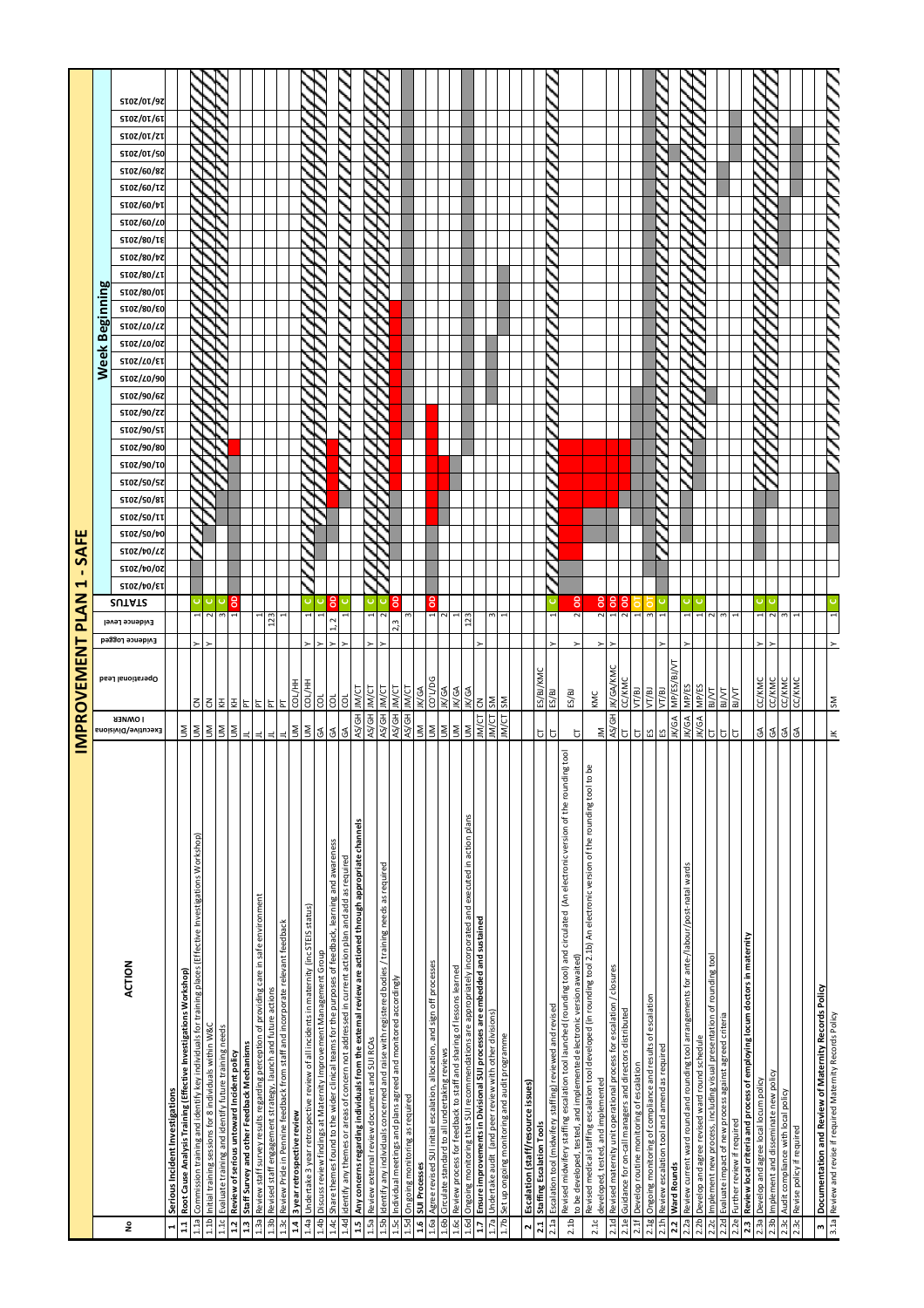|                                                                                                                           |                                       | <b>IMPROVEMENT</b>         | $\overline{\mathbf{A}}$<br>۵.     | ⊣<br>z                             | ٠          | <b>SAFE</b>                      |                          |                   |                          |            |                          |                     |                            |                                                          |                   |            |                                   |                   |                                      |             |           |                                        |                   |                   |
|---------------------------------------------------------------------------------------------------------------------------|---------------------------------------|----------------------------|-----------------------------------|------------------------------------|------------|----------------------------------|--------------------------|-------------------|--------------------------|------------|--------------------------|---------------------|----------------------------|----------------------------------------------------------|-------------------|------------|-----------------------------------|-------------------|--------------------------------------|-------------|-----------|----------------------------------------|-------------------|-------------------|
|                                                                                                                           |                                       |                            |                                   |                                    |            |                                  |                          |                   |                          |            |                          |                     | <b>Week</b>                |                                                          | Beginning         |            |                                   |                   |                                      |             |           |                                        |                   |                   |
| ACTION<br>å                                                                                                               | <b>I OMNER</b><br>Executive/Divisiona | Operational Lead           | Evidence Level<br>Evidence Logged | <b>STOZ/t0/ET</b><br><b>RUTATS</b> | ST07/t0/07 | <b>STOZ/SO/to</b><br>\$T0Z/b0/L7 | ST07/S0/81<br>STOZ/SO/T1 | <b>STOZ/SO/S7</b> | ST07/90/80<br>ST0Z/90/TO | ST07/90/ST | ST07/90/67<br>ST0Z/90/Zi | ST07/ <i>L</i> 0/90 | <b>STOZ/</b> <i>L</i> O/ET | <b>STOZ/</b> <i>L</i> O/ <i>L</i><br>ST07/ <i>L</i> 0/07 | <b>STOZ/80/ED</b> | ST07/80/01 | ST07/80/t7<br>ST07/80/ <i>L</i> 1 | <b>STOZ/80/TE</b> | $ST0Z/60/\nu$<br>ST07/60/ <i>L</i> O | \$T0Z/60/Ta | ST07/60/8 | <b>STOZ/OT/Z1</b><br><b>STOZ/OT/SO</b> | <b>STOZ/OT/6T</b> | <b>STOZ/OT/97</b> |
| Circulate standards to all staff, especially contemporaneous record keeping<br>3.1 <sub>b</sub>                           | ¥                                     | ŠΜ                         |                                   |                                    |            |                                  |                          |                   |                          |            |                          |                     |                            |                                                          |                   |            |                                   |                   |                                      |             |           |                                        |                   |                   |
| Undertake baseline retrospective audit against criteria<br>3.1c                                                           | $\leq$                                | SM                         | 3                                 |                                    |            |                                  |                          |                   |                          |            |                          |                     |                            |                                                          |                   |            |                                   |                   |                                      |             |           |                                        |                   |                   |
| Devise system / tool to allow for individuals to receive feedback on their documentation if requires improvement<br>3.1d  | $\leq$                                | <b>SM</b>                  |                                   |                                    |            |                                  |                          |                   |                          |            |                          |                     |                            |                                                          |                   |            |                                   |                   |                                      |             |           |                                        |                   |                   |
| Repeat retrospective audit<br>3.1e                                                                                        | $\leq$                                | ΜS                         | r                                 |                                    |            |                                  |                          |                   |                          |            |                          |                     |                            |                                                          |                   |            |                                   |                   |                                      |             |           |                                        |                   |                   |
| Policies and Guidelines<br>4                                                                                              |                                       |                            |                                   |                                    |            |                                  |                          |                   |                          |            |                          |                     |                            |                                                          |                   |            |                                   |                   |                                      |             |           |                                        |                   |                   |
| 4.1                                                                                                                       | 53                                    | HVJIK(A)                   |                                   |                                    |            |                                  |                          |                   |                          |            |                          |                     |                            |                                                          |                   |            |                                   |                   |                                      |             |           |                                        |                   |                   |
| Anaesthetic Assessment Clinics<br>Antenatal anaesthetic clinics set up at NMGH and ROH<br>4.1a                            |                                       | HV/JK(A)                   |                                   |                                    |            |                                  |                          |                   |                          |            |                          |                     |                            |                                                          |                   |            |                                   |                   |                                      |             |           |                                        |                   |                   |
| Review and amend (if required) criteria for referral and/or assessment<br>4.1b                                            |                                       | HV/JK(A)                   |                                   |                                    |            |                                  |                          |                   |                          |            |                          |                     |                            |                                                          |                   |            |                                   |                   |                                      |             |           |                                        |                   |                   |
| Launch revised guidelines and implement<br>4.1c                                                                           | ង ន                                   | HV/JK(A)                   | 2                                 |                                    |            |                                  |                          |                   |                          |            |                          |                     |                            |                                                          |                   |            |                                   |                   |                                      |             |           |                                        |                   |                   |
| Audit compliance and clinical effectiveness<br>4.1d                                                                       | ES                                    | HV/JK(A)                   | r                                 |                                    |            |                                  |                          |                   |                          |            |                          |                     |                            |                                                          |                   |            |                                   |                   |                                      |             |           |                                        |                   |                   |
| Review guidelines for Induction and Augmentation of Labour (inc. Propess)<br>4.2                                          |                                       |                            |                                   |                                    |            |                                  |                          |                   |                          |            |                          |                     |                            |                                                          |                   |            |                                   |                   |                                      |             |           |                                        |                   |                   |
| Audit of revised guidelines<br>4.2a                                                                                       | $\leq$                                | VH/CR                      | m                                 |                                    |            |                                  |                          |                   |                          |            |                          |                     |                            |                                                          |                   |            |                                   |                   |                                      |             |           |                                        |                   |                   |
| Audit results presented to Divisional Quality and Performance meeting<br>4.2b                                             | $\leq$                                | VH/CR                      | $\sim$                            |                                    |            |                                  |                          |                   |                          |            |                          |                     |                            |                                                          |                   |            |                                   |                   |                                      |             |           |                                        |                   |                   |
| PROMPT mandatory training revised to include EWS<br>4.3                                                                   |                                       |                            |                                   |                                    |            |                                  |                          |                   |                          |            |                          |                     |                            |                                                          |                   |            |                                   |                   |                                      |             |           |                                        |                   |                   |
| Patient Care Alert re EWS/PET/ Thrombocytopenia<br>4.4                                                                    |                                       |                            |                                   |                                    |            |                                  |                          |                   |                          |            |                          |                     |                            |                                                          |                   |            |                                   |                   |                                      |             |           |                                        |                   |                   |
| Update neonatal transfusion guidelines<br><b>Transfusion Guidelines</b><br>4.5a<br>4.5                                    | ≊                                     | $\tilde{\varepsilon}$<br>ξ |                                   |                                    |            |                                  |                          |                   |                          |            |                          |                     |                            |                                                          |                   |            |                                   |                   |                                      |             |           |                                        |                   |                   |
| 4.5b                                                                                                                      |                                       | $\mathsf{S}^{\mathsf{S}}$  | $\sim$                            |                                    |            |                                  |                          |                   |                          |            |                          |                     |                            |                                                          |                   |            |                                   |                   |                                      |             |           |                                        |                   |                   |
| Reminder to all staff regarding transfusion guidelines<br>Audit of compliance to revised guideline<br>4.5c                | $\leq$ $\leq$                         | ĞΜ                         | $\sim$                            |                                    |            |                                  |                          |                   |                          |            |                          |                     |                            |                                                          |                   |            |                                   |                   |                                      |             |           |                                        |                   |                   |
| Fetal Growth Assessment<br>4.6                                                                                            |                                       |                            |                                   |                                    |            |                                  |                          |                   |                          |            |                          |                     |                            |                                                          |                   |            |                                   |                   |                                      |             |           |                                        |                   |                   |
| Growth Assessment Programme for SFH measurement introduced<br>4.6a                                                        |                                       |                            |                                   |                                    |            |                                  |                          |                   |                          |            |                          |                     |                            |                                                          |                   |            |                                   |                   |                                      |             |           |                                        |                   |                   |
| Growth Assessment Programme incorporated into mandatory training<br>4.6b                                                  |                                       |                            | $\sim$                            |                                    |            |                                  |                          |                   |                          |            |                          |                     |                            |                                                          |                   |            |                                   |                   |                                      |             |           |                                        |                   |                   |
| Agree and trajectory for training completion and monitor<br>4.6c                                                          | IM/CT                                 | Ξ                          | $\infty$                          |                                    |            |                                  |                          |                   |                          |            |                          |                     |                            |                                                          |                   |            |                                   |                   |                                      |             |           |                                        |                   |                   |
| Six-monthly rolling audit programme (10 sets of case notes) to measure GAP compliance<br>4.6d                             | IN/CT                                 | RIVVI                      | $\sim$                            |                                    |            |                                  |                          |                   |                          |            |                          |                     |                            |                                                          |                   |            |                                   |                   |                                      |             |           |                                        |                   |                   |
| Analysis and presentation of audit findings to Divisional Q&P<br>4.6e                                                     | IM/CT                                 | вуут                       | $\sim$                            |                                    |            |                                  |                          |                   |                          |            |                          |                     |                            |                                                          |                   |            |                                   |                   |                                      |             |           |                                        |                   |                   |
| Review Birth Centre Operational Guidelines<br>4.7                                                                         |                                       |                            |                                   |                                    |            |                                  |                          |                   |                          |            |                          |                     |                            |                                                          |                   |            |                                   |                   |                                      |             |           |                                        |                   |                   |
| Review guideline, especially in light of changes to Induction of Labour<br>4.7a                                           | IM/CT                                 | g                          |                                   |                                    |            |                                  |                          |                   |                          |            |                          |                     |                            |                                                          |                   |            |                                   |                   |                                      |             |           |                                        |                   |                   |
| Sign off at Divisional Q&P<br>4.7b                                                                                        | JM/CT                                 | g                          |                                   |                                    |            |                                  |                          |                   |                          |            |                          |                     |                            |                                                          |                   |            |                                   |                   |                                      |             |           |                                        |                   |                   |
| Audit of compliance to revised guideline<br>4.7c                                                                          | IM/CT                                 | 8                          |                                   |                                    |            |                                  |                          |                   |                          |            |                          |                     |                            |                                                          |                   |            |                                   |                   |                                      |             |           |                                        |                   |                   |
| Review Recognition & Management of the ill Pregnant Woman guideline<br>4.8                                                |                                       |                            |                                   |                                    |            |                                  |                          |                   |                          |            |                          |                     |                            |                                                          |                   |            |                                   |                   |                                      |             |           |                                        |                   |                   |
| Audit of compliance to revised guideline<br>4.8a                                                                          |                                       |                            | S                                 |                                    |            |                                  |                          |                   |                          |            |                          |                     |                            |                                                          |                   |            |                                   |                   |                                      |             |           |                                        |                   |                   |
| Review Guideline for Management of Asymptomatic Neonates at risk of early onset sepsis<br>4.9                             |                                       |                            |                                   |                                    |            |                                  |                          |                   |                          |            |                          |                     |                            |                                                          |                   |            |                                   |                   |                                      |             |           |                                        |                   |                   |
| Guideline uploaded and implemented<br>4.9a                                                                                |                                       | GM<br>GM                   |                                   |                                    |            |                                  |                          |                   |                          |            |                          |                     |                            |                                                          |                   |            |                                   |                   |                                      |             |           |                                        |                   |                   |
| Neonatal & Paediatric sepsis task and finish group set up<br>4.9b                                                         | $\leq$ $\leq$ $\leq$                  |                            |                                   |                                    |            |                                  |                          |                   |                          |            |                          |                     |                            |                                                          |                   |            |                                   |                   |                                      |             |           |                                        |                   |                   |
| Patient Care Alert circulated re IV antibiotic administration<br>4.9c                                                     |                                       | <b>SI</b>                  |                                   |                                    |            |                                  |                          |                   |                          |            |                          |                     |                            |                                                          |                   |            |                                   |                   |                                      |             |           |                                        |                   |                   |
| 4.9d Audit of compliance to revised guideline                                                                             | Ξ                                     |                            | $\mathbf{c}$                      |                                    |            |                                  |                          |                   |                          |            |                          |                     |                            |                                                          |                   |            |                                   |                   |                                      |             |           |                                        |                   |                   |
|                                                                                                                           |                                       |                            |                                   |                                    |            |                                  |                          |                   |                          |            |                          |                     |                            |                                                          |                   |            |                                   |                   |                                      |             |           |                                        |                   |                   |
| <u>្រ</u><br>LO.                                                                                                          |                                       |                            |                                   |                                    |            |                                  |                          |                   |                          |            |                          |                     |                            |                                                          |                   |            |                                   |                   |                                      |             |           |                                        |                   |                   |
| Task and finish group set up<br>5.1a                                                                                      |                                       |                            |                                   |                                    |            |                                  |                          |                   |                          |            |                          |                     |                            |                                                          |                   |            |                                   |                   |                                      |             |           |                                        |                   |                   |
| CTG master classes held at both sites<br>5.1b                                                                             |                                       |                            |                                   |                                    |            |                                  |                          |                   |                          |            |                          |                     |                            |                                                          |                   |            |                                   |                   |                                      |             |           |                                        |                   |                   |
| Rolling Programme for replacement monitors developed<br>5.1c                                                              | GA<br>GA                              | 51                         |                                   |                                    |            |                                  |                          |                   |                          |            |                          |                     |                            |                                                          |                   |            |                                   |                   |                                      |             |           |                                        |                   |                   |
| Monitoring of replacement programme<br>5.1d                                                                               |                                       | 5                          | 3                                 |                                    |            |                                  |                          |                   |                          |            |                          |                     |                            |                                                          |                   |            |                                   |                   |                                      |             |           |                                        |                   |                   |
| Sign up to safety bid to purchase and implement Central Monitoring System<br>5.1e                                         |                                       |                            |                                   |                                    |            |                                  |                          |                   |                          |            |                          |                     |                            |                                                          |                   |            |                                   |                   |                                      |             |           |                                        |                   |                   |
| CTG Training plan trajectory to be confirmed<br>5.1f                                                                      | IM/CT                                 | Ξ                          |                                   |                                    |            |                                  |                          |                   |                          |            |                          |                     |                            |                                                          |                   |            |                                   |                   |                                      |             |           |                                        |                   |                   |
| Implement short term process to mitigate risk whilst minimum number of trained staff achieved<br>5.1g                     |                                       |                            | $\sim$                            |                                    |            |                                  |                          |                   |                          |            |                          |                     |                            |                                                          |                   |            |                                   |                   |                                      |             |           |                                        |                   |                   |
| Monitoring delivery of training against trajectory and take corrective action as needed. Report to GOLD regularly<br>5.1h | IM/CT                                 | Ξ                          | 3                                 |                                    |            |                                  |                          |                   |                          |            |                          |                     |                            |                                                          |                   |            |                                   |                   |                                      |             |           |                                        |                   |                   |
| Buyduues poolg repay pue BuitoriuoM repay - padojanap treptu work uoraeposa<br>5.1                                        |                                       |                            |                                   |                                    |            |                                  |                          |                   |                          |            |                          |                     |                            |                                                          |                   |            |                                   |                   |                                      |             |           |                                        |                   |                   |
| Flow chart Ratification<br>5.1k                                                                                           | GA                                    | Ξ                          | $\sim$                            |                                    |            |                                  |                          |                   |                          |            |                          |                     |                            |                                                          |                   |            |                                   |                   |                                      |             |           |                                        |                   |                   |
| Central CTG monitoring implementation Task and Finish Group<br>5.1                                                        | 5                                     | ES/HH/GE                   |                                   |                                    |            |                                  |                          |                   |                          |            |                          |                     |                            |                                                          |                   |            |                                   |                   |                                      |             |           |                                        |                   |                   |
| Develop implementation plan for central CTG monitoring following successful bid<br>5.1 <sub>m</sub>                       | ৳                                     | ES/HH/GE                   | H                                 |                                    |            |                                  |                          |                   |                          |            |                          |                     |                            |                                                          |                   |            |                                   |                   |                                      |             |           |                                        |                   |                   |
| Monitoring of the CTG trajectory and update following the revised NICE guidance<br>5.1n                                   | CT/JM                                 | E                          |                                   |                                    |            |                                  |                          |                   |                          |            |                          |                     |                            |                                                          |                   |            |                                   |                   |                                      |             |           |                                        |                   |                   |
|                                                                                                                           |                                       |                            |                                   |                                    |            |                                  |                          |                   |                          |            |                          |                     |                            |                                                          |                   |            |                                   |                   |                                      |             |           |                                        |                   |                   |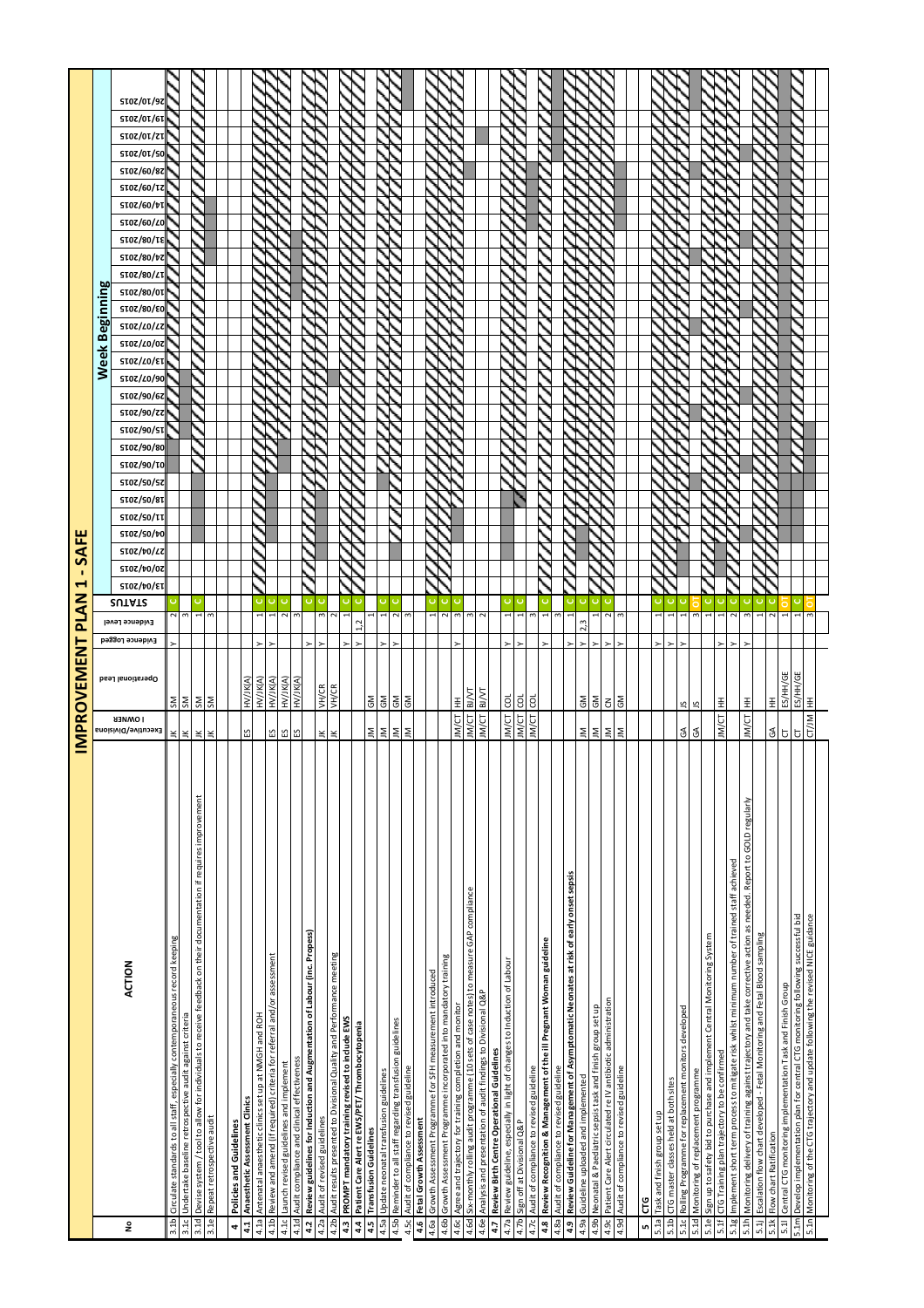| <b>Week Beginning</b><br>MPROVEMENT PLAN 1 - SAFE | <b>SIOZ/OI/6I</b><br><b>SIOZ/OI/ZI</b><br>ST07/0T/S0<br><b>SI0Z/60/8Z</b><br><b>SIOZ/60/IZ</b><br>ST07/60/tT<br>ST07/60/ <i>L</i> 0<br><b>SIOZ/80/IE</b><br><b>SIOZ/80/7Z</b><br><b>SIOZ/80/LT</b><br>ST07/80/0T<br><b>2102/80/20</b><br><b>STOZ/LO/LZ</b><br><b>STOZ/</b> ZO/OZ<br><b>SIOZ/LO/ET</b><br>ST07/ <i>L</i> 0/90<br><b>ST07/90/67</b><br>ST07/90/77<br><b>STOZ/90/ST</b><br>ST07/90/80<br><b>SIOZ/90/IO</b><br><b>SI0Z/SO/SZ</b><br><b>SIOZ/SO/8I</b><br><b>STOZ/SO/TT</b><br><b>SIOZ/SO/t0</b><br><b>SIOZ/tO/LZ</b><br><b>STOZ/t0/07</b><br><b>SIOZ/70/EI</b><br>ACTION | Equipment | JS/CC/JB<br>IK/GA | JS/CC/JB<br>IK/GA | Birth Rate Plus (BR+) Review and Medical Workforce Model | 5<br>5<br>동 | $\sim$<br>VT/BJ/DC/DW<br>Ⴆ | 7.1c General review training and skills of staff (Training Needs Analysis)<br>7.1a Commission and receive feedback from external BR+ review<br>7.1d General review allocation method of staff vs. patient risk<br>6.1b Draw up rolling equipment replacement programme<br>7.1e Recruitment and training of new staff (HCAs)<br>6.1a Stock take of all equipment within Maternity<br>7.1b Consider BR+ recommendations<br>c<br>å | <b>I OWNER</b><br>Š<br>ပ္က<br>Executive/Divisiona<br>공 | <b>H/CS/BI/VT</b><br>H/CS/BJ/VT<br>Operational Lead | Evidence Level<br>Evidence Logged | <b>2UTAT2</b> |  |  |  |  |  |  |  |  |
|---------------------------------------------------|--------------------------------------------------------------------------------------------------------------------------------------------------------------------------------------------------------------------------------------------------------------------------------------------------------------------------------------------------------------------------------------------------------------------------------------------------------------------------------------------------------------------------------------------------------------------------------------|-----------|-------------------|-------------------|----------------------------------------------------------|-------------|----------------------------|---------------------------------------------------------------------------------------------------------------------------------------------------------------------------------------------------------------------------------------------------------------------------------------------------------------------------------------------------------------------------------------------------------------------------------|--------------------------------------------------------|-----------------------------------------------------|-----------------------------------|---------------|--|--|--|--|--|--|--|--|
|                                                   |                                                                                                                                                                                                                                                                                                                                                                                                                                                                                                                                                                                      |           |                   |                   |                                                          |             | ><br>5                     |                                                                                                                                                                                                                                                                                                                                                                                                                                 |                                                        |                                                     |                                   |               |  |  |  |  |  |  |  |  |
|                                                   |                                                                                                                                                                                                                                                                                                                                                                                                                                                                                                                                                                                      |           |                   |                   |                                                          |             |                            |                                                                                                                                                                                                                                                                                                                                                                                                                                 |                                                        |                                                     |                                   |               |  |  |  |  |  |  |  |  |
|                                                   |                                                                                                                                                                                                                                                                                                                                                                                                                                                                                                                                                                                      |           |                   |                   |                                                          |             |                            |                                                                                                                                                                                                                                                                                                                                                                                                                                 |                                                        |                                                     |                                   |               |  |  |  |  |  |  |  |  |
|                                                   |                                                                                                                                                                                                                                                                                                                                                                                                                                                                                                                                                                                      |           |                   |                   |                                                          |             |                            |                                                                                                                                                                                                                                                                                                                                                                                                                                 |                                                        |                                                     |                                   |               |  |  |  |  |  |  |  |  |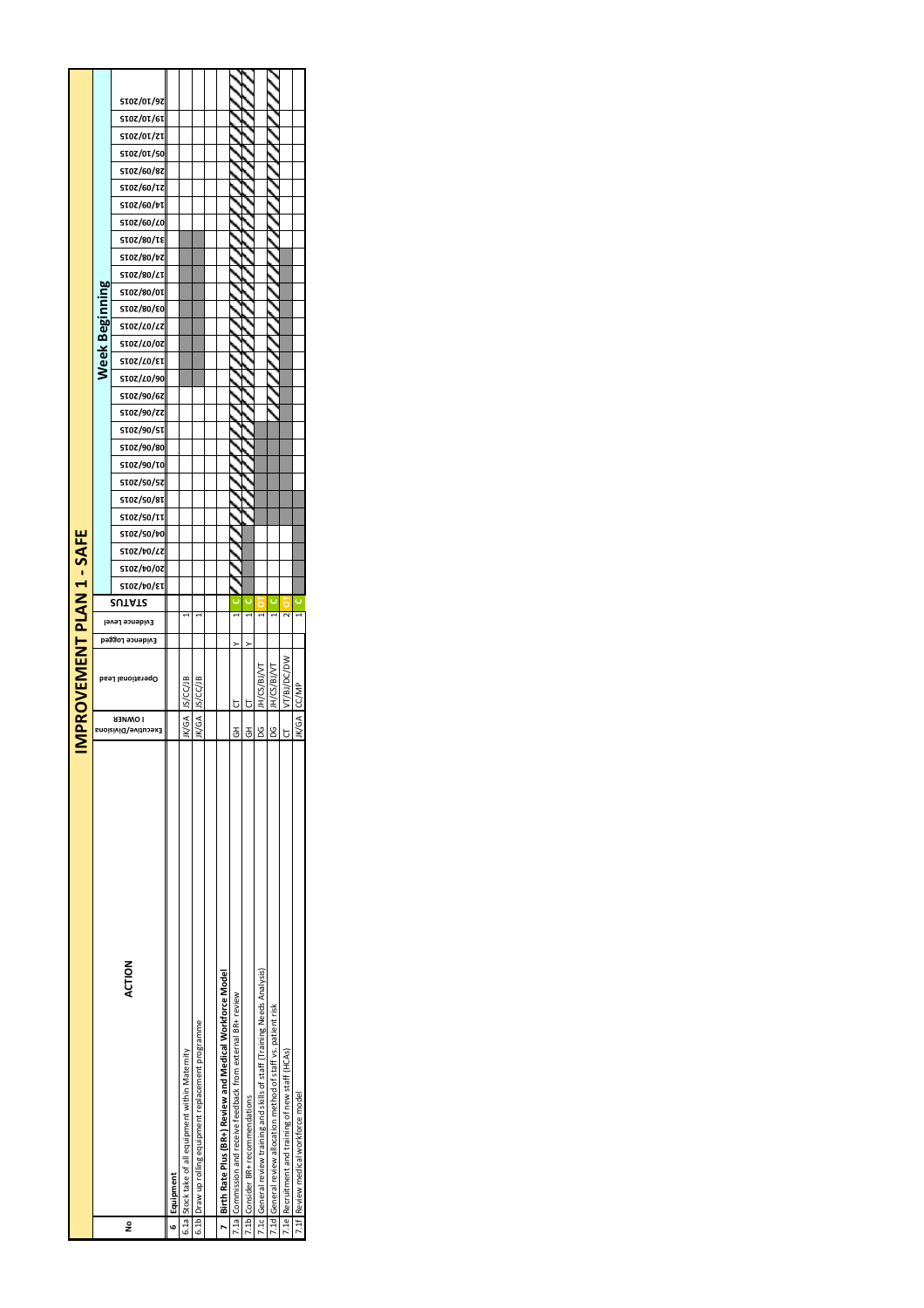|                                                                              |                                       | $\overline{\mathsf{M}}$ | <b>ROVEMENT</b>                   |               |                   | PLAN                                   |                   | $\mathbf{\mathsf{N}}$ |                   |                                        | EFFECTIVE  |            |            |                                   |                   |                    |                              |                   |            |            |                   |                   |            |                   |                   |                   |                   |                   |            |                   |
|------------------------------------------------------------------------------|---------------------------------------|-------------------------|-----------------------------------|---------------|-------------------|----------------------------------------|-------------------|-----------------------|-------------------|----------------------------------------|------------|------------|------------|-----------------------------------|-------------------|--------------------|------------------------------|-------------------|------------|------------|-------------------|-------------------|------------|-------------------|-------------------|-------------------|-------------------|-------------------|------------|-------------------|
|                                                                              |                                       |                         |                                   |               |                   |                                        |                   |                       |                   |                                        |            |            |            |                                   |                   |                    | Week Beginning               |                   |            |            |                   |                   |            |                   |                   |                   |                   |                   |            |                   |
| ACTION<br>å                                                                  | <b>I OMNEK</b><br>Executive/Divisiona | Operational Lead        | Evidence Level<br>Evidence Logged | <b>SUTATS</b> | <b>SIOZ/tO/ET</b> | <b>SIOZ/tO/LZ</b><br><b>SIOZ/t0/0Z</b> | <b>STOZ/SO/70</b> | STOZ/SO/TT            | <b>STOZ/SO/8T</b> | <b>STOZ/90/TO</b><br><b>STOZ/SO/SZ</b> | ST07/90/80 | ST07/90/ST | ST07/90/77 | ST07/ <i>L</i> 0/90<br>ST07/90/67 | <b>STOZ/LO/ET</b> | <b>SIOZ/</b> LO/OZ | ST07/ <i>L</i> 0/ <i>L</i> Z | <b>SI0Z/80/E0</b> | ST07/80/0T | ST07/80/LT | <b>SIOZ/80/7Z</b> | <b>SIOZ/80/IE</b> | ST07/60/L0 | <b>SIOZ/60/VI</b> | <b>SI0Z/60/IZ</b> | <b>SI0Z/60/8Z</b> | <b>SIOZ/OI/SO</b> | <b>STOZ/OT/ZT</b> | ST07/0T/6T | <b>STOZ/OT/9Z</b> |
| Clinical Risk Management<br>$\overline{a}$                                   |                                       |                         |                                   |               |                   |                                        |                   |                       |                   |                                        |            |            |            |                                   |                   |                    |                              |                   |            |            |                   |                   |            |                   |                   |                   |                   |                   |            |                   |
|                                                                              |                                       |                         |                                   |               |                   |                                        |                   |                       |                   |                                        |            |            |            |                                   |                   |                    |                              |                   |            |            |                   |                   |            |                   |                   |                   |                   |                   |            |                   |
| Risk assessment and identification of deteriorating patient<br>1.1           |                                       |                         |                                   |               |                   |                                        |                   |                       |                   |                                        |            |            |            |                                   |                   |                    |                              |                   |            |            |                   |                   |            |                   |                   |                   |                   |                   |            |                   |
| Baseline audit of all training records for PROMPT compliance<br>1.1a         | ¥                                     | 王                       | S                                 |               |                   |                                        |                   |                       |                   |                                        |            |            |            |                                   |                   |                    |                              |                   |            |            |                   |                   |            |                   |                   |                   |                   |                   |            |                   |
| Baseline audit of EWS use<br>1.1 <sub>b</sub>                                | ¥                                     | VT/BJ                   | S                                 |               |                   |                                        |                   |                       |                   |                                        |            |            |            |                                   |                   |                    |                              |                   |            |            |                   |                   |            |                   |                   |                   |                   |                   |            |                   |
| Identify training course dates and book all staff required<br>1.1c           | $\leq$                                | $\overline{\pm}$        | 1.2                               |               |                   |                                        |                   |                       |                   |                                        |            |            |            |                                   |                   |                    |                              |                   |            |            |                   |                   |            |                   |                   |                   |                   |                   |            |                   |
| Audit training records to check completeness of training<br>1.1d             | $\preceq$                             | ළ<br>AD/SM/PW,          | S                                 |               |                   |                                        |                   |                       |                   |                                        |            |            |            |                                   |                   |                    |                              |                   |            |            |                   |                   |            |                   |                   |                   |                   |                   |            |                   |
| Agree EWS and PROMPT training frequency for mandatory training<br>1.1e       | ¥                                     | පු<br>AD/SM/PW          |                                   |               |                   |                                        |                   |                       |                   |                                        |            |            |            |                                   |                   |                    |                              |                   |            |            |                   |                   |            |                   |                   |                   |                   |                   |            |                   |
|                                                                              |                                       |                         |                                   |               |                   |                                        |                   |                       |                   |                                        |            |            |            |                                   |                   |                    |                              |                   |            |            |                   |                   |            |                   |                   |                   |                   |                   |            |                   |
| Review pathways of care, risk factors and early referral<br>1.2              |                                       |                         |                                   |               |                   |                                        |                   |                       |                   |                                        |            |            |            |                                   |                   |                    |                              |                   |            |            |                   |                   |            |                   |                   |                   |                   |                   |            |                   |
| Review instrumental delivery guidelines<br>1.2a                              | $\mathfrak{S}$                        | ğ                       |                                   |               |                   |                                        |                   |                       |                   |                                        |            |            |            |                                   |                   |                    |                              |                   |            |            |                   |                   |            |                   |                   |                   |                   |                   |            |                   |
| Circulate revised pathways of care for comments<br>1.2 <sub>b</sub>          | $\mathfrak{S}$                        | đ                       |                                   |               |                   |                                        |                   |                       |                   |                                        |            |            |            |                                   |                   |                    |                              |                   |            |            |                   |                   |            |                   |                   |                   |                   |                   |            |                   |
| Submit revised guideline to Divisional Q&P for ratification<br>1.2c          | $\mathfrak{F}$                        | g                       |                                   |               |                   |                                        |                   |                       |                   |                                        |            |            |            |                                   |                   |                    |                              |                   |            |            |                   |                   |            |                   |                   |                   |                   |                   |            |                   |
| Dissemination of revised pathways to medical staff<br>1.2d                   | $\leq$                                | COL/IS                  |                                   |               |                   |                                        |                   |                       |                   |                                        |            |            |            |                                   |                   |                    |                              |                   |            |            |                   |                   |            |                   |                   |                   |                   |                   |            |                   |
| Dissemination of revised pathways to midwifery/HCA staff<br>1.2e             | p                                     | SI/100                  |                                   |               |                   |                                        |                   |                       |                   |                                        |            |            |            |                                   |                   |                    |                              |                   |            |            |                   |                   |            |                   |                   |                   |                   |                   |            |                   |
| Audit of compliance with revised pathways<br>1.2f                            | $\mathfrak{S}$                        | g                       | $\sim$ $\sim$                     |               |                   |                                        |                   |                       |                   |                                        |            |            |            |                                   |                   |                    |                              |                   |            |            |                   |                   |            |                   |                   |                   |                   |                   |            |                   |
| Individual feedback of instances of non-compliance<br>1.2g                   | $\mathfrak{S}$                        | JM/CT                   | $\sim$                            |               |                   |                                        |                   |                       |                   |                                        |            |            |            |                                   |                   |                    |                              |                   |            |            |                   |                   |            |                   |                   |                   |                   |                   |            |                   |
| Training / capability / conduct action where required<br>1.2h                | ĄЭ                                    | <b>IN/CT</b>            | $\sim$                            |               |                   |                                        |                   |                       |                   |                                        |            |            |            |                                   |                   |                    |                              |                   |            |            |                   |                   |            |                   |                   |                   |                   |                   |            |                   |
| Ensure Crash Bleep protocol is disseminated and displayed clearly<br>1.2J    | p                                     |                         | 2                                 |               |                   |                                        |                   |                       |                   |                                        |            |            |            |                                   |                   |                    |                              |                   |            |            |                   |                   |            |                   |                   |                   |                   |                   |            |                   |
|                                                                              |                                       |                         |                                   |               |                   |                                        |                   |                       |                   |                                        |            |            |            |                                   |                   |                    |                              |                   |            |            |                   |                   |            |                   |                   |                   |                   |                   |            |                   |
| Obesity management<br>1.3                                                    |                                       |                         |                                   |               |                   |                                        |                   |                       |                   |                                        |            |            |            |                                   |                   |                    |                              |                   |            |            |                   |                   |            |                   |                   |                   |                   |                   |            |                   |
| Review and revise obesity guidelines<br>1.3a                                 | ξã                                    |                         |                                   |               |                   |                                        |                   |                       |                   |                                        |            |            |            |                                   |                   |                    |                              |                   |            |            |                   |                   |            |                   |                   |                   |                   |                   |            |                   |
| Develop obesity clinical management plan template<br>1.3 <sub>b</sub>        | 53                                    |                         |                                   |               |                   |                                        |                   |                       |                   |                                        |            |            |            |                                   |                   |                    |                              |                   |            |            |                   |                   |            |                   |                   |                   |                   |                   |            |                   |
| Circulate revised guideline and template for comments<br>1.3c                | 53                                    |                         |                                   |               |                   |                                        |                   |                       |                   |                                        |            |            |            |                                   |                   |                    |                              |                   |            |            |                   |                   |            |                   |                   |                   |                   |                   |            |                   |
| Submit revised guideline to Divisional Q&P for ratification<br>1.3d          | ٢J                                    |                         |                                   |               |                   |                                        |                   |                       |                   |                                        |            |            |            |                                   |                   |                    |                              |                   |            |            |                   |                   |            |                   |                   |                   |                   |                   |            |                   |
| Dissemination of revised pathways to medical staff<br>1.3e                   | $\mathop{\leq}$                       |                         | $\sim$                            |               |                   |                                        |                   |                       |                   |                                        |            |            |            |                                   |                   |                    |                              |                   |            |            |                   |                   |            |                   |                   |                   |                   |                   |            |                   |
| Dissemination of revised pathways to midwifery staff<br>1.3f                 | Ե                                     |                         | $\sim$                            |               |                   |                                        |                   |                       |                   |                                        |            |            |            |                                   |                   |                    |                              |                   |            |            |                   |                   |            |                   |                   |                   |                   |                   |            |                   |
| Prospective audit of compliance with revised guideline<br>1.3g               | 53                                    | <b>SB/VG/MT</b>         | $\,$ $\,$                         |               |                   |                                        |                   |                       |                   |                                        |            |            |            |                                   |                   |                    |                              |                   |            |            |                   |                   |            |                   |                   |                   |                   |                   |            |                   |
| Individual feedback of instances of non-compliance<br>1.3h                   | JM/CT                                 | EdS/SOM/MP              |                                   |               |                   |                                        |                   |                       |                   |                                        |            |            |            |                                   |                   |                    |                              |                   |            |            |                   |                   |            |                   |                   |                   |                   |                   |            |                   |
| Training / capability / conduct action where required<br>1.3i                | JM/CT                                 | EdS/SOM/MP              | $\mathbf{\Omega}$                 |               |                   |                                        |                   |                       |                   |                                        |            |            |            |                                   |                   |                    |                              |                   |            |            |                   |                   |            |                   |                   |                   |                   |                   |            |                   |
|                                                                              |                                       |                         |                                   |               |                   |                                        |                   |                       |                   |                                        |            |            |            |                                   |                   |                    |                              |                   |            |            |                   |                   |            |                   |                   |                   |                   |                   |            |                   |
| <b>Staff engagement</b><br>1.4                                               |                                       |                         |                                   |               |                   |                                        |                   |                       |                   |                                        |            |            |            |                                   |                   |                    |                              |                   |            |            |                   |                   |            |                   |                   |                   |                   |                   |            |                   |
| Feedback and engagement events<br>1.4a                                       | AS/GH                                 | ↸<br>CT/GA/JK/J         | 1,2                               |               |                   |                                        |                   |                       |                   |                                        |            |            |            |                                   |                   |                    |                              |                   |            |            |                   |                   |            |                   |                   |                   |                   |                   |            |                   |
| Online and physical suggestion boxes<br>1.4 <sub>b</sub>                     | AS/GH                                 | ₹                       |                                   |               |                   |                                        |                   |                       |                   |                                        |            |            |            |                                   |                   |                    |                              |                   |            |            |                   |                   |            |                   |                   |                   |                   |                   |            |                   |
| Collate feedback from all events<br>1.4c                                     | AS/GH                                 | $\overline{4}$          |                                   |               |                   |                                        |                   |                       |                   |                                        |            |            |            |                                   |                   |                    |                              |                   |            |            |                   |                   |            |                   |                   |                   |                   |                   |            |                   |
| Add new actions identified by staff engagement into plan<br>1.4 <sub>d</sub> | AS/GH                                 | <u>ყ</u>                |                                   |               |                   |                                        |                   |                       |                   |                                        |            |            |            |                                   |                   |                    |                              |                   |            |            |                   |                   |            |                   |                   |                   |                   |                   |            |                   |
| 1.4e Regular and formal progress feedback to staff groups                    |                                       | $\overline{C}$          | $\frac{1}{2}$                     |               |                   |                                        |                   |                       |                   |                                        |            |            |            |                                   |                   |                    |                              |                   |            |            |                   |                   |            |                   |                   |                   |                   |                   |            |                   |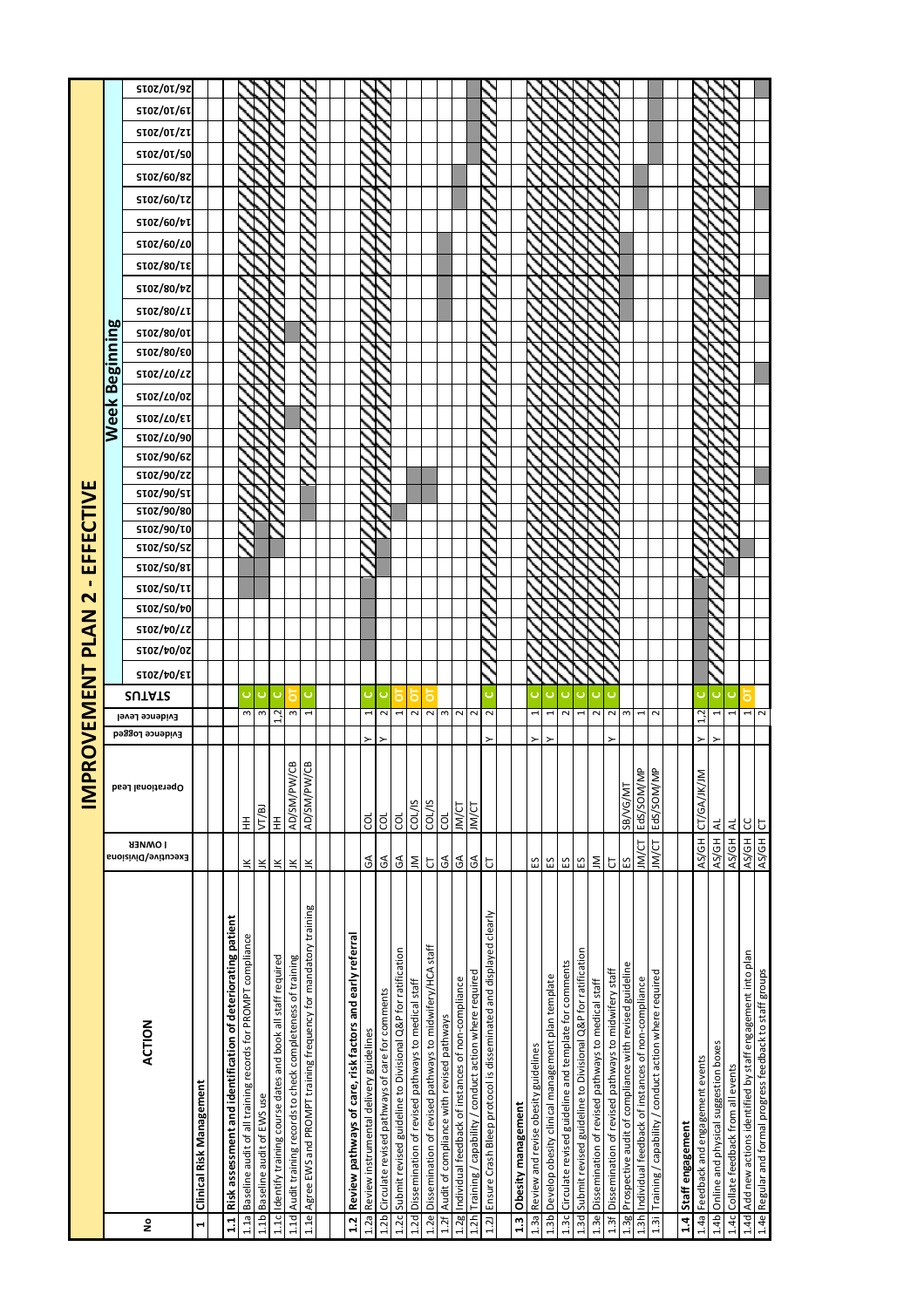|                          |             | ST07/0T/97                 |                                                             |                                                                                                             |                              |                                                                               |               |                                                                   |                                                                                                              |                                     |
|--------------------------|-------------|----------------------------|-------------------------------------------------------------|-------------------------------------------------------------------------------------------------------------|------------------------------|-------------------------------------------------------------------------------|---------------|-------------------------------------------------------------------|--------------------------------------------------------------------------------------------------------------|-------------------------------------|
|                          |             | <b>STOZ/OT/6T</b>          |                                                             |                                                                                                             |                              |                                                                               |               |                                                                   |                                                                                                              |                                     |
|                          |             | <b>SIOZ/OI/ZI</b>          |                                                             |                                                                                                             |                              |                                                                               |               |                                                                   |                                                                                                              |                                     |
|                          |             | ST07/0T/S0                 |                                                             |                                                                                                             |                              |                                                                               |               |                                                                   |                                                                                                              |                                     |
|                          |             | <b>SI0Z/60/8Z</b>          |                                                             |                                                                                                             |                              |                                                                               |               |                                                                   |                                                                                                              |                                     |
|                          |             | <b>SIOZ/60/IZ</b>          |                                                             |                                                                                                             |                              |                                                                               |               |                                                                   |                                                                                                              |                                     |
|                          |             | <b>SIOZ/60/7I</b>          |                                                             |                                                                                                             |                              |                                                                               |               |                                                                   |                                                                                                              |                                     |
|                          |             | ST07/60/ <i>L</i> 0        |                                                             |                                                                                                             |                              |                                                                               |               |                                                                   |                                                                                                              |                                     |
|                          |             | <b>SIOZ/80/IE</b>          |                                                             |                                                                                                             |                              |                                                                               |               |                                                                   |                                                                                                              |                                     |
|                          |             | <b>SIOZ/80/7Z</b>          |                                                             |                                                                                                             |                              |                                                                               |               |                                                                   |                                                                                                              |                                     |
|                          |             | <b>STOZ/80/LT</b>          |                                                             |                                                                                                             |                              |                                                                               |               |                                                                   |                                                                                                              |                                     |
|                          | nning       | <b>2002/80/201</b>         |                                                             |                                                                                                             |                              |                                                                               |               |                                                                   |                                                                                                              |                                     |
|                          |             | ST07/80/E0                 |                                                             |                                                                                                             |                              |                                                                               |               |                                                                   |                                                                                                              |                                     |
|                          | <b>Begi</b> | <b>SIOZ/LO/LZ</b>          |                                                             |                                                                                                             |                              |                                                                               |               |                                                                   |                                                                                                              |                                     |
|                          |             | <b>SIOZ/</b> <i>L</i> O/OZ |                                                             |                                                                                                             |                              |                                                                               |               |                                                                   |                                                                                                              |                                     |
|                          | Week        | <b>SIOZ/LO/ET</b>          |                                                             |                                                                                                             |                              |                                                                               |               |                                                                   |                                                                                                              |                                     |
|                          |             | ST07/ <i>L</i> 0/90        |                                                             |                                                                                                             |                              |                                                                               |               |                                                                   |                                                                                                              |                                     |
|                          |             | ST07/90/67                 |                                                             |                                                                                                             |                              |                                                                               |               |                                                                   |                                                                                                              |                                     |
|                          |             | ST07/90/77                 |                                                             |                                                                                                             |                              |                                                                               |               |                                                                   |                                                                                                              |                                     |
|                          |             | <b>SIOZ/90/SI</b>          |                                                             |                                                                                                             |                              |                                                                               |               |                                                                   |                                                                                                              |                                     |
|                          |             | ST07/90/80<br>ST07/90/T0   |                                                             |                                                                                                             |                              |                                                                               |               |                                                                   |                                                                                                              |                                     |
|                          |             | <b>25/02/2015</b>          |                                                             |                                                                                                             |                              |                                                                               |               |                                                                   |                                                                                                              |                                     |
|                          |             | <b>28/02/2015</b>          |                                                             |                                                                                                             |                              |                                                                               |               |                                                                   |                                                                                                              |                                     |
|                          |             | <b>SIOZ/SO/II</b>          |                                                             |                                                                                                             |                              |                                                                               |               |                                                                   |                                                                                                              |                                     |
|                          |             | <b>SIOZ/SO/70</b>          |                                                             |                                                                                                             |                              |                                                                               |               |                                                                   |                                                                                                              |                                     |
|                          |             | <b>SIOZ/tO/LZ</b>          |                                                             |                                                                                                             |                              |                                                                               |               |                                                                   |                                                                                                              |                                     |
|                          |             | <b>STOZ/t0/0Z</b>          |                                                             |                                                                                                             |                              |                                                                               |               |                                                                   |                                                                                                              |                                     |
| ROVEMENT PLAN 3 - CARING |             | <b>SIOZ/70/EI</b>          |                                                             |                                                                                                             |                              |                                                                               |               |                                                                   |                                                                                                              |                                     |
|                          |             | יואוח>                     |                                                             |                                                                                                             |                              |                                                                               |               |                                                                   |                                                                                                              |                                     |
| <b>IMP</b>               |             | Evidence Level             |                                                             |                                                                                                             |                              |                                                                               |               |                                                                   |                                                                                                              |                                     |
|                          |             | Evidence Logged            |                                                             |                                                                                                             |                              | $\geq$                                                                        |               |                                                                   |                                                                                                              | >                                   |
|                          |             | <b>Desal lanoits19q0</b>   | Ⴆ                                                           | M/CS                                                                                                        |                              | ಕ                                                                             |               | CT/CR                                                             | <b>HY/RT</b>                                                                                                 | පි                                  |
|                          |             | al OWNER                   |                                                             | 5                                                                                                           |                              |                                                                               |               | KH                                                                | Ե                                                                                                            |                                     |
|                          |             | rxecutive/Division         | $\overline{5}$                                              |                                                                                                             |                              | ξ                                                                             |               |                                                                   |                                                                                                              | KSJ                                 |
|                          |             | <b>ACTION</b>              | Review model of service provision for obstetric<br>theatres | Review allocation of high risk women to appropriately<br>experienced/skilled midwife (inc. on transfer form | birth centre to labour ward) | Review process for rapid senior review of women<br>transferred to labour ward | Communication | Review debrief process for families following adverse<br>outcome. | 5.1b women at NMGH whose baby is transferred to ROH<br>Review process for communication and updating<br>DOIN | 5.1c Review the use of interpreters |
|                          |             | ş                          | ⊣                                                           | ี่                                                                                                          |                              | m                                                                             | Lŋ            | 5.1a                                                              |                                                                                                              |                                     |
|                          |             |                            |                                                             |                                                                                                             |                              |                                                                               |               |                                                                   |                                                                                                              |                                     |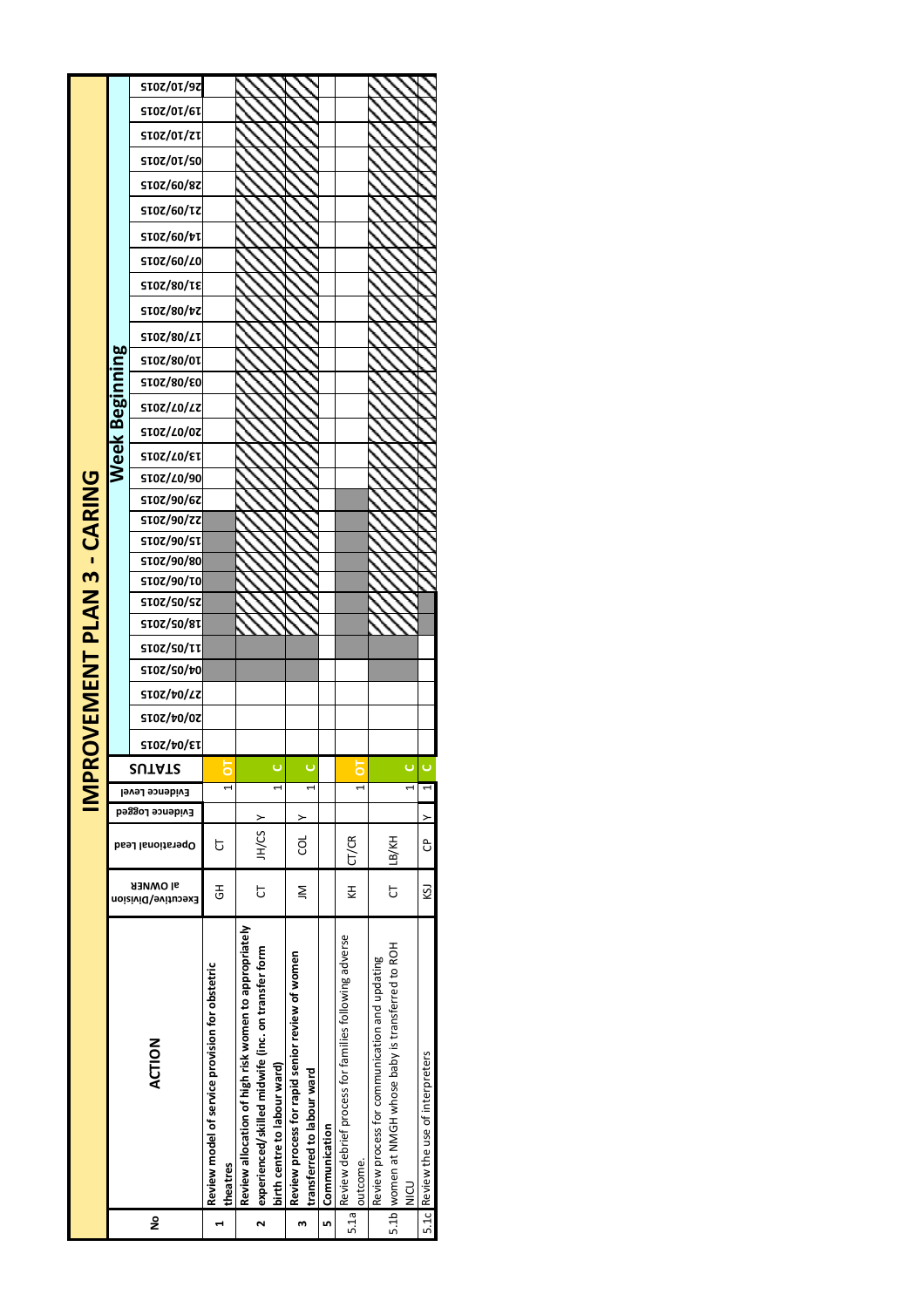|                                      |                | <b>SIOZ/OI/9Z</b><br><b>SIOZ/OI/6I</b> |                  |                                      |                                                              |                                                  |                                                               |                                         |                                      |                                                                                              |                            |                                                   |                                                                                                 |                                          |                                           |                                            |                                              |                               |                                 |                                        |                                                    |                                                       |                                                                     |                                                |     |
|--------------------------------------|----------------|----------------------------------------|------------------|--------------------------------------|--------------------------------------------------------------|--------------------------------------------------|---------------------------------------------------------------|-----------------------------------------|--------------------------------------|----------------------------------------------------------------------------------------------|----------------------------|---------------------------------------------------|-------------------------------------------------------------------------------------------------|------------------------------------------|-------------------------------------------|--------------------------------------------|----------------------------------------------|-------------------------------|---------------------------------|----------------------------------------|----------------------------------------------------|-------------------------------------------------------|---------------------------------------------------------------------|------------------------------------------------|-----|
|                                      |                | <b>SIOZ/OI/ZI</b>                      |                  |                                      |                                                              |                                                  |                                                               |                                         |                                      |                                                                                              |                            |                                                   |                                                                                                 |                                          |                                           |                                            |                                              |                               |                                 |                                        |                                                    |                                                       |                                                                     |                                                |     |
|                                      |                | <b>SIOZ/OI/SO</b>                      |                  |                                      |                                                              |                                                  |                                                               |                                         |                                      |                                                                                              |                            |                                                   |                                                                                                 |                                          |                                           |                                            |                                              |                               |                                 |                                        |                                                    |                                                       |                                                                     |                                                |     |
|                                      |                | <b>SIOZ/60/8Z</b>                      |                  |                                      |                                                              |                                                  |                                                               |                                         |                                      |                                                                                              |                            |                                                   |                                                                                                 |                                          |                                           |                                            |                                              |                               |                                 |                                        |                                                    |                                                       |                                                                     |                                                |     |
|                                      |                | <b>SIOZ/60/IZ</b>                      |                  |                                      |                                                              |                                                  |                                                               |                                         |                                      |                                                                                              |                            |                                                   |                                                                                                 |                                          |                                           |                                            |                                              |                               |                                 |                                        |                                                    |                                                       |                                                                     |                                                |     |
|                                      |                |                                        |                  |                                      |                                                              |                                                  |                                                               |                                         |                                      |                                                                                              |                            |                                                   |                                                                                                 |                                          |                                           |                                            |                                              |                               |                                 |                                        |                                                    |                                                       |                                                                     |                                                |     |
|                                      |                | <b>STOZ/60/vT</b>                      |                  |                                      |                                                              |                                                  |                                                               |                                         |                                      |                                                                                              |                            |                                                   |                                                                                                 |                                          |                                           |                                            |                                              |                               |                                 |                                        |                                                    |                                                       |                                                                     |                                                |     |
|                                      |                | <b>SIOZ/60/LO</b>                      |                  |                                      |                                                              |                                                  |                                                               |                                         |                                      |                                                                                              |                            |                                                   |                                                                                                 |                                          |                                           |                                            |                                              |                               |                                 |                                        |                                                    |                                                       |                                                                     |                                                |     |
|                                      |                | <b>SIOS/80/IE</b>                      |                  |                                      |                                                              |                                                  |                                                               |                                         |                                      |                                                                                              |                            |                                                   |                                                                                                 |                                          |                                           |                                            |                                              |                               |                                 |                                        |                                                    |                                                       |                                                                     |                                                |     |
|                                      |                | <b>SIOZ/80/7Z</b>                      |                  |                                      |                                                              |                                                  |                                                               |                                         |                                      |                                                                                              |                            |                                                   |                                                                                                 |                                          |                                           |                                            |                                              |                               |                                 |                                        |                                                    |                                                       |                                                                     |                                                |     |
|                                      |                | <b>SIOZ/80/LT</b><br><b>SIOZ/80/OI</b> |                  |                                      |                                                              |                                                  |                                                               |                                         |                                      |                                                                                              |                            |                                                   |                                                                                                 |                                          |                                           |                                            |                                              |                               |                                 |                                        |                                                    |                                                       |                                                                     |                                                |     |
|                                      |                | <b>63/08/2015</b>                      |                  |                                      |                                                              |                                                  |                                                               |                                         |                                      |                                                                                              |                            |                                                   |                                                                                                 |                                          |                                           |                                            |                                              |                               |                                 |                                        |                                                    |                                                       |                                                                     |                                                |     |
|                                      |                | <b>SIOZ/LO/LZ</b>                      |                  |                                      |                                                              |                                                  |                                                               |                                         |                                      |                                                                                              |                            |                                                   |                                                                                                 |                                          |                                           |                                            |                                              |                               |                                 |                                        |                                                    |                                                       |                                                                     |                                                |     |
|                                      | Week Beginning | <b>SIOZ/</b> LO/07                     |                  |                                      |                                                              |                                                  |                                                               |                                         |                                      |                                                                                              |                            |                                                   |                                                                                                 |                                          |                                           |                                            |                                              |                               |                                 |                                        |                                                    |                                                       |                                                                     |                                                |     |
|                                      |                | <b>SIOZ/LO/ET</b>                      |                  |                                      |                                                              |                                                  |                                                               |                                         |                                      |                                                                                              |                            |                                                   |                                                                                                 |                                          |                                           |                                            |                                              |                               |                                 |                                        |                                                    |                                                       |                                                                     |                                                |     |
|                                      |                | ST07/ <i>L</i> 0/90                    |                  |                                      |                                                              |                                                  |                                                               |                                         |                                      |                                                                                              |                            |                                                   |                                                                                                 |                                          |                                           |                                            |                                              |                               |                                 |                                        |                                                    |                                                       |                                                                     |                                                |     |
|                                      |                | <b>STOZ/90/6Z</b>                      |                  |                                      |                                                              |                                                  |                                                               |                                         |                                      |                                                                                              |                            |                                                   |                                                                                                 |                                          |                                           |                                            |                                              |                               |                                 |                                        |                                                    |                                                       |                                                                     |                                                |     |
|                                      |                | <b>SIOZ/90/ZZ</b>                      |                  |                                      |                                                              |                                                  |                                                               |                                         |                                      |                                                                                              |                            |                                                   |                                                                                                 |                                          |                                           |                                            |                                              |                               |                                 |                                        |                                                    |                                                       |                                                                     |                                                |     |
|                                      |                | <b>SIOZ/90/SI</b>                      |                  |                                      |                                                              |                                                  |                                                               |                                         |                                      |                                                                                              |                            |                                                   |                                                                                                 |                                          |                                           |                                            |                                              |                               |                                 |                                        |                                                    |                                                       |                                                                     |                                                |     |
|                                      |                | SI0Z/90/80<br><b>SIOZ/90/IO</b>        |                  |                                      |                                                              |                                                  |                                                               |                                         |                                      |                                                                                              |                            |                                                   |                                                                                                 |                                          |                                           |                                            |                                              |                               |                                 |                                        |                                                    |                                                       |                                                                     |                                                |     |
|                                      |                | <b>SIOZ/SO/SZ</b>                      |                  |                                      |                                                              |                                                  |                                                               |                                         |                                      |                                                                                              |                            |                                                   |                                                                                                 |                                          |                                           |                                            |                                              |                               |                                 |                                        |                                                    |                                                       |                                                                     |                                                |     |
|                                      |                | <b>SIOZ/SO/8I</b>                      |                  |                                      |                                                              |                                                  |                                                               |                                         |                                      |                                                                                              |                            |                                                   |                                                                                                 |                                          |                                           |                                            |                                              |                               |                                 |                                        |                                                    |                                                       |                                                                     |                                                |     |
|                                      |                | <b>STOZ/SO/TT</b>                      |                  |                                      |                                                              |                                                  |                                                               |                                         |                                      |                                                                                              |                            |                                                   |                                                                                                 |                                          |                                           |                                            |                                              |                               |                                 |                                        |                                                    |                                                       |                                                                     |                                                |     |
|                                      |                | <b>SIOZ/SO/70</b>                      |                  |                                      |                                                              |                                                  |                                                               |                                         |                                      |                                                                                              |                            |                                                   |                                                                                                 |                                          |                                           |                                            |                                              |                               |                                 |                                        |                                                    |                                                       |                                                                     |                                                |     |
|                                      |                | <b>SIOZ/tO/LZ</b>                      |                  |                                      |                                                              |                                                  |                                                               |                                         |                                      |                                                                                              |                            |                                                   |                                                                                                 |                                          |                                           |                                            |                                              |                               |                                 |                                        |                                                    |                                                       |                                                                     |                                                |     |
|                                      |                | <b>SIOZ/70/0Z</b>                      |                  |                                      |                                                              |                                                  |                                                               |                                         |                                      |                                                                                              |                            |                                                   |                                                                                                 |                                          |                                           |                                            |                                              |                               |                                 |                                        |                                                    |                                                       |                                                                     |                                                |     |
|                                      |                | <b>SIOZ/tO/EI</b>                      |                  |                                      |                                                              |                                                  |                                                               |                                         |                                      |                                                                                              |                            |                                                   |                                                                                                 |                                          |                                           |                                            |                                              |                               |                                 |                                        |                                                    |                                                       |                                                                     |                                                |     |
|                                      |                | <b>2UTATS</b>                          |                  |                                      |                                                              |                                                  |                                                               |                                         |                                      |                                                                                              |                            |                                                   |                                                                                                 |                                          |                                           |                                            |                                              |                               |                                 |                                        |                                                    |                                                       |                                                                     |                                                |     |
|                                      |                | Evidence Level                         |                  |                                      |                                                              | #                                                |                                                               |                                         |                                      |                                                                                              |                            |                                                   |                                                                                                 | $\sim$                                   |                                           |                                            |                                              |                               |                                 |                                        |                                                    |                                                       |                                                                     |                                                |     |
|                                      |                | Evidence Logged                        |                  |                                      |                                                              |                                                  |                                                               |                                         |                                      |                                                                                              |                            |                                                   |                                                                                                 |                                          |                                           |                                            |                                              |                               |                                 |                                        |                                                    |                                                       |                                                                     |                                                |     |
| <b>PROVEMENT PLAN 4 - RESPONSIVE</b> |                | <b>Operational Lead</b>                |                  | VH/CR/ES/CM/MN                       | <b>VH/CR/ES</b>                                              | VH/CR/ES                                         | VH/CR/ES                                                      |                                         | ပ                                    | g                                                                                            | $\geq$                     | ပ                                                 | ξ                                                                                               | ξ                                        |                                           | GM/PB                                      |                                              |                               |                                 | DW/CS                                  | DW/CS                                              | DW/CS                                                 |                                                                     | 5                                              |     |
| ≧                                    |                | <b>I OMNER</b>                         |                  |                                      |                                                              |                                                  |                                                               |                                         |                                      |                                                                                              |                            |                                                   |                                                                                                 |                                          |                                           |                                            |                                              |                               |                                 |                                        |                                                    |                                                       |                                                                     |                                                |     |
|                                      |                | Executive/Divisiona                    |                  | $\leq$                               | ξ                                                            | ξ                                                | $\leq$                                                        |                                         | $\mathbb S$                          | $\mathfrak{S}$                                                                               | $\mathfrak{F}$             | $\mathfrak{S}$                                    | $\mathfrak{F}$                                                                                  | $\mathfrak{F}$                           |                                           | ပ                                          | p                                            | $\leq$                        |                                 | p                                      | p                                                  | Ⴆ                                                     |                                                                     | $\overline{5}$                                 | TBC |
|                                      |                | <b>ACTION</b>                          |                  |                                      | 1.1b Review of multi-disciplinary ward rounds and escalation | 1.1c Pilot revised handover process (if changed) | 1.1d Review, amend if required and embed as standard practice |                                         | Review antenatal demand and capacity | 2.1a Review demand in specialist clinics, for specialist consultants and Specialist Midwives |                            | Amend clinic templates, job plans etc as required | Establish cross cover arrangements (and succession planning as appropriate), including training |                                          |                                           | Review entry and access out of hours to ED | Perimortem section pack to be made available |                               | Labour Ward Capacity and Demand | Review labour ward capacity and demand | Review antenatal and postnatal capacity and demand | Review process for when no labour ward beds available | Morecambe Bay Investigation Report - Lessons from the Kirkup Review | Evaluate Strategic Clinical Network Audit Tool |     |
|                                      |                | ş                                      | Handover process | 1.1a Review current handover process |                                                              |                                                  |                                                               | Antenatal Capacity and Demand<br>$\sim$ | 2.1                                  |                                                                                              | 2.1b Review demand for USS | 2.1c                                              | 2.1d needs analysis                                                                             | 2.1e Undertaking Training as appropriate | Emergency Department (ED)<br>$\mathbf{r}$ | 3.1a                                       | 3.1 <sub>b</sub>                             | 3.1c NICU parabag / snatchbag | 4                               | 4.1a                                   | 4.1b                                               | 4.1c                                                  | LŊ                                                                  | 5.1                                            |     |